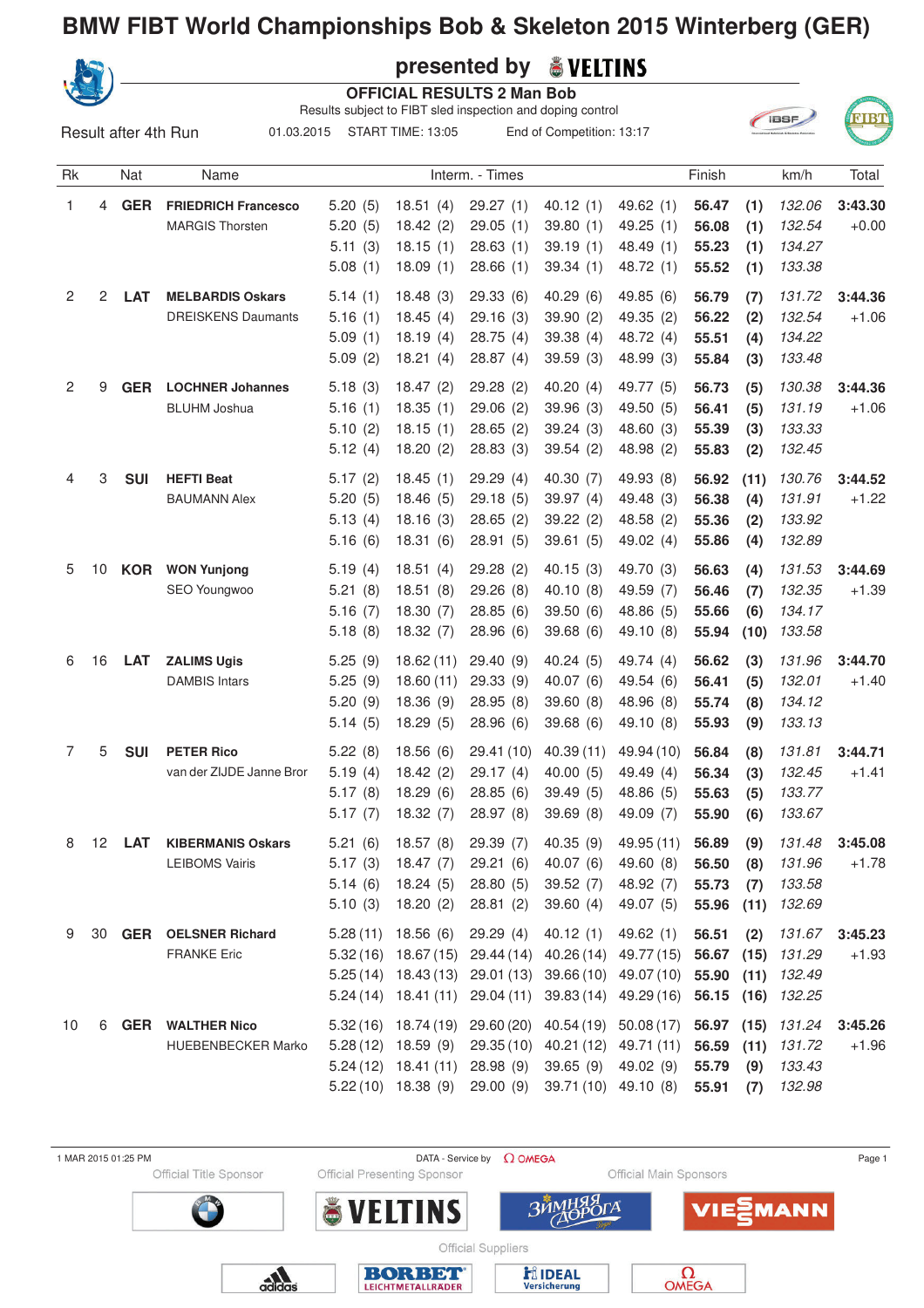

#### **presented by**

**IBSF** 

FIBI

 **OFFICIAL RESULTS 2 Man Bob**

Results subject to FIBT sled inspection and doping control 01.03.2015 START TIME: 13:05 End of Competition: 13:17



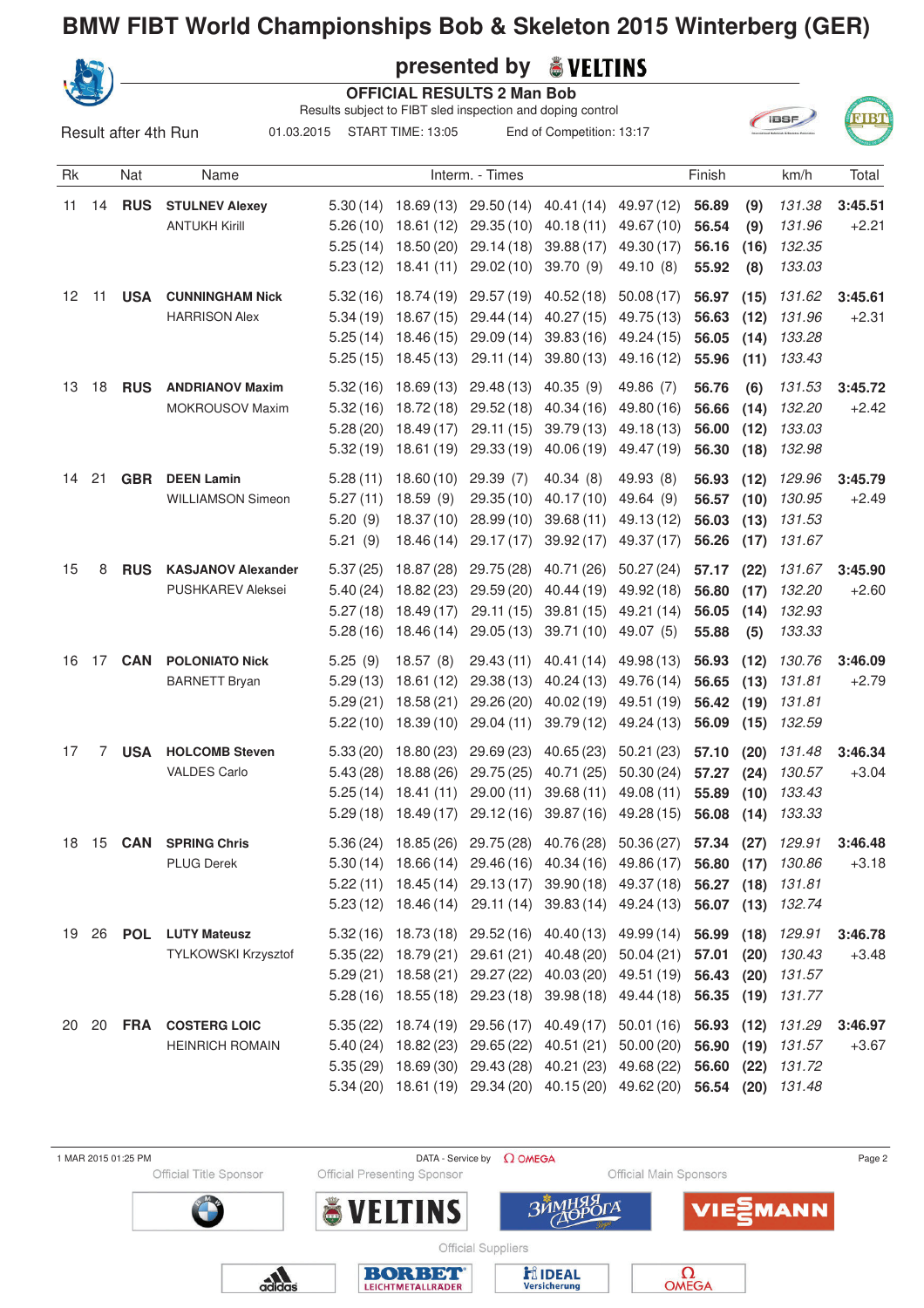

Result after 4th Run

## **presented by**

 **OFFICIAL RESULTS 2 Man Bob**

Results subject to FIBT sled inspection and doping control 01.03.2015 START TIME: 13:05 End of Competition: 13:17

| Rk    |    | <b>Nat</b>          | Name                               |                                    |                       | Interm. - Times                  |                                                                         |                               | Finish |      | km/h                                | Total   |
|-------|----|---------------------|------------------------------------|------------------------------------|-----------------------|----------------------------------|-------------------------------------------------------------------------|-------------------------------|--------|------|-------------------------------------|---------|
| 21    | 1. | <b>CAN</b>          | <b>KRIPPS Justin</b>               | 5.21(6)                            | 18.70 (16)            | 29.74 (27)                       | 40.88 (29)                                                              | 50.56(31)                     | 57.58  | (30) | 129.49                              | 2:50.45 |
|       |    |                     | <b>BROWN Lascelles</b>             | 5.20(5)                            | 18.46(5)              | 29.23(7)                         | 40.15(9)                                                                | 49.71 (11)                    | 56.68  | (16) | 130.24                              |         |
|       |    |                     |                                    | 5.13(4)                            | 18.31(8)              | 29.00 (11)                       | 39.80(14)                                                               | 49.28 (16)                    | 56.19  | (17) | 131.48                              |         |
| 22    | 23 | <b>AUT</b>          | <b>MAIER Benjamin</b>              | 5.31(15)                           | 18.66(12)             | 29.47(12)                        | 40.39(11)                                                               | 49.99 (14)                    | 56.98  | (17) | 130.48                              | 2:50.93 |
|       |    |                     | <b>SAMMER Markus</b>               | 5.34(19)                           | 18.82 (23)            | 29.81 (26)                       | 40.82 (27)                                                              | 50.44(27)                     | 57.45  | (28) | 129.91                              |         |
|       |    |                     |                                    | 5.27(18)                           | 18.49(17)             | 29.21 (19)                       | 40.03 (20)                                                              | 49.54 (21)                    | 56.50  | (21) | 130.90                              |         |
| 23    | 19 | <b>MON</b>          | <b>RINALDI Rudy</b>                | 5.38(27)                           | 18.81(24)             | 29.64 (21)                       | 40.56(22)                                                               | 50.11(19)                     | 57.04  | (19) | 131.33                              | 2:51.11 |
|       |    |                     | <b>VAIN Boris</b>                  | 5.44(29)                           | 19.05(31)             | 29.98 (32)                       | 40.89 (29)                                                              | 50.47(28)                     | 57.43  | (27) | 131.48                              |         |
|       |    |                     |                                    | 5.34(27)                           | 18.66(27)             | 29.41 (27)                       | 40.22(24)                                                               | 49.71 (23)                    | 56.64  | (23) | 131.53                              |         |
| 24    | 13 | <b>USA</b>          | <b>BASCUE Codie</b>                | 5.37(25)                           | 18.85 (26)            | 29.73 (26)                       | 40.73 (27)                                                              | 50.36(27)                     | 57.33  | (26) | 130.38                              | 2:51.24 |
|       |    |                     | <b>VICTORIAN Aaron</b>             | 5.32(16)                           | 18.80(22)             | 29.69(23)                        | 40.67 (23)                                                              | 50.24(23)                     | 57.18  | (22) | 131.19                              |         |
|       |    |                     |                                    | 5.29(21)                           | 18.65(25)             | 29.40 (26)                       | 40.24 (25)                                                              | 49.79 (26)                    | 56.73  | (24) | 131.29                              |         |
| 25    | 24 | <b>NED</b>          | <b>WESSELINK Jurriaan</b>          | 5.41(29)                           | 18.82(25)             | 29.69 (23)                       | 40.69(25)                                                               | 50.34(26)                     | 57.36  | (28) | 129.68                              | 2:51.29 |
|       |    |                     | <b>BRINK</b> Igor                  | 5.39(23)                           | 18.73 (19)            | 29.55(19)                        | 40.57(22)                                                               | 50.20(22)                     | 57.20  | (23) | 129.96                              |         |
|       |    |                     |                                    | 5.35(29)                           | 18.62 (24)            | 29.38 (23)                       | 40.24(25)                                                               | 49.78 (25)                    | 56.73  | (24) | 130.90                              |         |
| 26    | 31 | <b>CZE</b>          | <b>MATOUSEK Radek</b>              | 5.45(31)                           | 18.99 (32)            | 29.95(32)                        | 40.98 (32)                                                              | 50.62(32)                     | 57.65  | (32) | 129.82                              | 2:51.49 |
|       |    |                     | <b>SUCHY Dominik</b>               | 5.34(19)                           | 18.71(17)             | 29.50(17)                        | 40.39(18)                                                               | 49.99 (19)                    | 57.02  | (21) | 129.77                              |         |
|       |    |                     |                                    | 5.33(26)                           | 18.66 (27)            | 29.43 (28)                       | 40.28 (29)                                                              | 49.84 (29)                    | 56.82  | (28) | 130.90                              |         |
| 27 27 |    | <b>ITA</b>          | <b>FONTANA Simone</b>              | 5.35(22)                           | 18.79 (22)            | 29.65(22)                        | 40.55(21)                                                               | 50.15(21)                     | 57.12  | (21) | 130.29                              | 2:51.50 |
|       |    |                     | <b>UGHI Costantino</b>             | 5.47(31)                           | 18.99(30)             | 29.90 (30)                       | 40.91 (30)                                                              | 50.61(31)                     | 57.63  | (31) | 129.49                              |         |
|       |    |                     |                                    | 5.29(21)                           | 18.61(23)             | 29.38 (23)                       | 40.27(28)                                                               | 49.80 (27)                    | 56.75  | (26) | 131.19                              |         |
| 28    | 32 | <b>GBR</b>          | <b>BIDDULPH Oliver</b>             | 5.33(20)                           | 18.71(17)             | 29.51 (15)                       | 40.47 (16)                                                              | 50.14(20)                     | 57.25  | (23) | 128.84                              | 2:51.53 |
|       |    |                     | SMALLIN Jordan                     | 5.41(26)                           | 18.89(27)             | 29.73 (24)                       | 40.67 (23)                                                              | 50.30(24)                     | 57.37  | (25) | 128.89                              |         |
|       |    |                     |                                    | 5.34(27)                           | 18.65(25)             | 29.39(25)                        | 40.26 (27)                                                              | 49.83 (28)                    | 56.91  | (29) | 129.35                              |         |
| 29    | 25 | <b>CZE</b>          | <b>VRBA Jan</b>                    | 5.29(13)                           | 18.69 (13)            | 29.56 (17)                       | 40.54 (19)                                                              | 50.19(22)                     | 57.25  | (23) | 129.72                              | 2:51.59 |
|       |    |                     | <b>NOSEK Jakub</b>                 | 5.31(15)                           | 18.78 (20)            | 29.81 (26)                       | 40.84 (28)                                                              | 50.50(29)                     | 57.53  | (29) | 129.91                              |         |
|       |    |                     |                                    | 5.24(12)                           | 18.48(16)             | 29.26 (20)                       | 40.16 (22)                                                              | 49.75 (24)                    | 56.81  | (27) | 129.77                              |         |
| 30    | 29 | <b>SRB</b>          | <b>RADENOVIC Vuk</b>               | 5.42(30)                           | 18.87 (28) 29.69 (23) |                                  |                                                                         | 40.67 (24) 50.27 (24) 57.25   |        | (23) | 130.19                              | 2:51.75 |
|       |    |                     | <b>KRAJISNIK Aleksandar</b>        |                                    |                       |                                  | 5.51 (32) 19.05 (31) 29.94 (31) 40.93 (31) 50.54 (30) 57.54 (30) 129.87 |                               |        |      |                                     |         |
|       |    |                     |                                    |                                    |                       |                                  | 5.38 (31) 18.74 (31) 29.53 (31) 40.42 (30) 49.99 (30) 56.96 (30) 130.62 |                               |        |      |                                     |         |
|       |    |                     | 31 22 KOR KIM Donghyun             |                                    |                       |                                  | 5.38 (27) 18.88 (30) 29.84 (31) 40.92 (31) 50.55 (29) 57.52 (29)        |                               |        |      | 130.43                              | 2:51.96 |
|       |    |                     | <b>JUN Junglin</b>                 |                                    |                       |                                  | 5.41 (26) 18.89 (27) 29.82 (28) 40.81 (26) 50.42 (26) 57.37 (25)        |                               |        |      | 130.71                              |         |
|       |    |                     |                                    |                                    |                       |                                  | 5.31 (25) 18.66 (27) 29.51 (30) 40.47 (31)                              | $50.08(31)$ 57.07 (31)        |        |      | 130.57                              |         |
| 32 28 |    | <b>ROU</b>          | <b>GRIGORE Dorin Alexandru</b>     |                                    |                       |                                  | 5.45 (31) 18.91 (31) 29.79 (30) 40.88 (29) 50.55 (29) 57.60             |                               |        | (31) | 129.54                              | 2:52.67 |
|       |    |                     | <b>CRACIUN Florin</b>              |                                    |                       |                                  | 5.46 (30) 18.92 (29) 29.85 (29) 41.00 (32) 50.70 (32) 57.77             |                               |        | (32) | 129.40                              |         |
|       |    |                     |                                    |                                    |                       |                                  | 5.41 (32) 18.77 (32) 29.63 (32) 40.61 (32) 50.23 (32) 57.30 (32)        |                               |        |      | 130.29                              |         |
| 33    | 33 | <b>CRO</b>          | <b>SILIC Drazen</b>                |                                    |                       |                                  | 5.68 (33) 19.37 (33) 30.50 (33) 41.96 (33) 51.98 (33) 59.41 (33) 124.61 |                               |        |      |                                     | 2:58.70 |
|       |    |                     | <b>MEZULIC Mate</b>                |                                    |                       |                                  | 5.68 (33) 19.35 (33) 30.46 (33) 41.99 (33) 52.19 (33) 59.78             |                               |        | (33) | 122.32                              |         |
|       |    |                     |                                    |                                    |                       |                                  | 5.71 (33) 19.39 (33) 30.55 (33) 41.99 (33) 52.02 (33) 59.51 (33) 124.30 |                               |        |      |                                     |         |
|       |    |                     | Lorenzo Mevio (SUI) Jury President |                                    |                       |                                  | 33 sleds entered 33 sleds ranked 0 sleds disqualified                   |                               |        |      | Manfred Schulte (GER) Race Director |         |
|       |    | 1 MAR 2015 01:25 PM |                                    |                                    |                       | DATA - Service by $\Omega$ OMEGA |                                                                         |                               |        |      |                                     | Page 3  |
|       |    |                     | <b>Official Title Sponsor</b>      | <b>Official Presenting Sponsor</b> |                       |                                  |                                                                         | <b>Official Main Sponsors</b> |        |      |                                     |         |



 $\frac{1}{\text{address}}$ 



**BORBET** 

LEICHTMETALLRADER

FLIDEAL<br>Versicherung

 $\overline{A}$ 



 $\Omega$ OMEGA

**IBSF**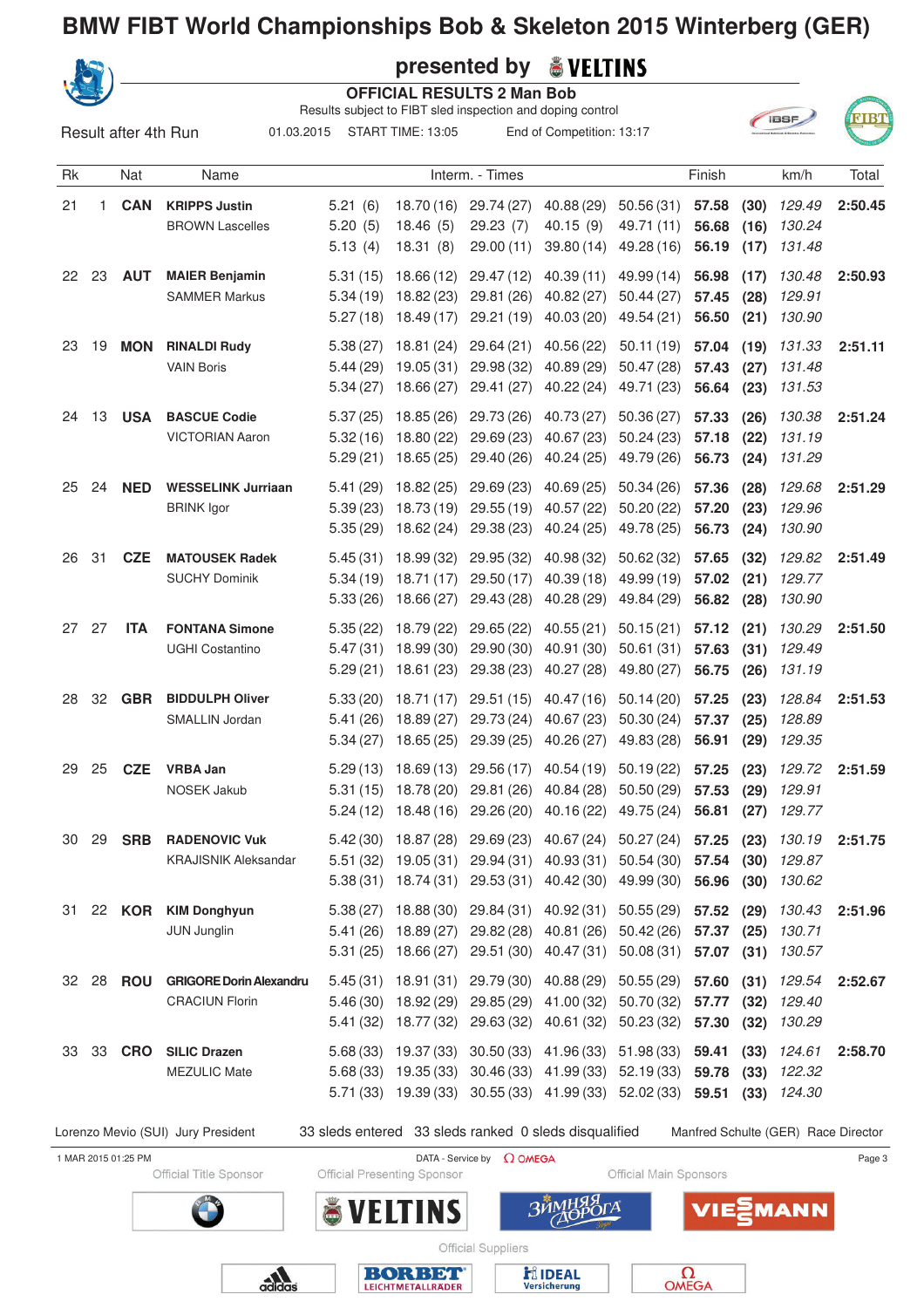|                |   |            |                                    |          |                   | presented by WELTINS                                                                            |                           |           |        |      |             |         |
|----------------|---|------------|------------------------------------|----------|-------------------|-------------------------------------------------------------------------------------------------|---------------------------|-----------|--------|------|-------------|---------|
|                |   |            |                                    |          |                   | <b>OFFICIAL RESULTS Bob Women</b><br>Results subject to FIBT sled inspection and doping control |                           |           |        |      |             |         |
|                |   |            | Result after 4th Run<br>28.02.2015 |          | START TIME: 14:45 |                                                                                                 | End of Competition: 15:49 |           |        |      | <b>IBSF</b> |         |
|                |   |            |                                    |          |                   |                                                                                                 |                           |           |        |      |             |         |
| Rk             |   | Nat        | Name                               |          |                   | Interm. - Times                                                                                 |                           |           | Finish |      | km/h        | Total   |
| 1              | 2 | <b>USA</b> | <b>MEYERS TAYLOR Elana</b>         | 5.48(1)  | 18.78(1)          | 29.44(1)                                                                                        | 40.25(1)                  | 49.74 (1) | 56.65  | (1)  | 131.81      | 3:46.47 |
|                |   |            | <b>GARRETT Cherrelle</b>           | 5.48(1)  | 18.76(1)          | 29.43(2)                                                                                        | 40.22(1)                  | 49.69(1)  | 56.64  | (1)  | 131.29      | $+0.00$ |
|                |   |            |                                    | 5.49(1)  | 18.88(1)          | 29.58(1)                                                                                        | 40.33(1)                  | 49.76 (1) | 56.62  | (1)  | 132.30      |         |
|                |   |            |                                    | 5.49(1)  | 18.91(2)          | 29.61(2)                                                                                        | 40.33(2)                  | 49.73 (2) | 56.56  | (2)  | 132.84      |         |
| $\overline{2}$ | 4 | <b>GER</b> | <b>SCHNEIDERHEINZE Anja</b>        | 5.49(2)  | 18.84(2)          | 29.61(2)                                                                                        | 40.51(3)                  | 50.04(3)  | 57.00  | (3)  | 131.00      | 3:46.90 |
|                |   |            | <b>DRAZEK Annika</b>               | 5.49(2)  | 18.76(1)          | 29.42 (1)                                                                                       | 40.22(1)                  | 49.74 (2) | 56.68  | (2)  | 131.05      | $+0.43$ |
|                |   |            |                                    | 5.50(2)  | 18.90(2)          | 29.60(2)                                                                                        | 40.36(2)                  | 49.82 (2) | 56.68  | (2)  | 131.91      |         |
|                |   |            |                                    | 5.50(2)  | 18.84(1)          | 29.49(1)                                                                                        | 40.22(1)                  | 49.67 (1) | 56.54  | (1)  | 132.15      |         |
| 3              | 7 | <b>GER</b> | <b>MARTINI Cathleen</b>            | 5.66(6)  | 19.02(5)          | 29.69(4)                                                                                        | 40.48(2)                  | 49.93 (2) | 56.82  | (2)  | 131.57      | 3:47.53 |
|                |   |            | <b>SCHNEIDER Stephanie</b>         | 5.66(6)  | 19.07(7)          | 29.79 (7)                                                                                       | 40.62 $(7)$               | 50.10(7)  | 56.99  | (4)  | 131.77      | $+1.06$ |
|                |   |            |                                    | 5.68(6)  | 19.14(6)          | 29.84(4)                                                                                        | 40.55(3)                  | 49.98 (3) | 56.83  | (3)  | 132.30      |         |
|                |   |            |                                    | 5.67(6)  | 19.18(6)          | 29.89(6)                                                                                        | 40.59 (5)                 | 50.03(5)  | 56.89  | (5)  | 132.20      |         |
| 4              | 8 | <b>GER</b> | <b>SZCZUREK Stefanie</b>           | 5.61(3)  | 18.97(3)          | 29.68(3)                                                                                        | 40.55(4)                  | 50.10(4)  | 57.12  | (5)  | 130.29      | 3:48.04 |
|                |   |            | <b>NOLTE Erline</b>                | 5.64(4)  | 19.01(4)          | 29.69(3)                                                                                        | 40.51(3)                  | 50.01(3)  | 56.97  | (3)  | 130.76      | $+1.57$ |
|                |   |            |                                    | 5.64(3)  | 19.09(3)          | 29.81(3)                                                                                        | 40.64(5)                  | 50.14(5)  | 57.09  | (5)  | 130.71      |         |
|                |   |            |                                    | 5.63(4)  | 19.04(3)          | 29.72 (3)                                                                                       | 40.50(3)                  | 49.96 (4) | 56.86  | (4)  | 131.72      |         |
| 5              | 1 | <b>USA</b> | <b>GREUBEL POSER Jamie</b>         | 5.63(5)  | 19.08(7)          | 29.90(8)                                                                                        | 40.83(8)                  | 50.37(8)  | 57.36  | (7)  | 130.76      | 3:48.10 |
|                |   |            | GIBBS Lauren                       | 5.64(4)  | 19.02(5)          | 29.76 (6)                                                                                       | 40.60(6)                  | 50.09(6)  | 57.01  | (6)  | 131.67      | $+1.63$ |
|                |   |            |                                    | 5.64(3)  | 19.12(4)          | 29.84(4)                                                                                        | 40.62(4)                  | 50.06(4)  | 56.94  | (4)  | 132.20      |         |
|                |   |            |                                    | 5.62(3)  | 19.09(4)          | 29.79 (4)                                                                                       | 40.51(4)                  | 49.93 (3) | 56.79  | (3)  | 132.45      |         |
| 6              | 5 | <b>USA</b> | <b>FENLATOR Jazmine</b>            | 5.68(7)  | 19.05(6)          | 29.78 (5)                                                                                       | 40.64(5)                  | 50.19(5)  | 57.15  | (6)  | 131.38      | 3:48.33 |
|                |   |            | <b>DERATT Natalie</b>              | 5.67(7)  | 19.05(6)          | 29.74 (5)                                                                                       | 40.54(4)                  | 50.04(4)  | 56.99  | (4)  | 131.38      | $+1.86$ |
|                |   |            |                                    | 5.72(9)  | 19.23(8)          | 29.97 (8)                                                                                       | 40.72 (7)                 | 50.17(6)  | 57.09  | (5)  | 132.06      |         |
|                |   |            |                                    | 5.74(9)  | 19.26(8)          | 29.98 (7)                                                                                       | 40.72 (7)                 | 50.17(6)  | 57.10  | (7)  | 132.01      |         |
| 7              | 6 | <b>BEL</b> | <b>WILLEMSEN Elfje</b>             |          |                   | 5.81 (16) 19.26 (15) 29.97 (10) 40.75 (7)                                                       |                           | 50.21(6)  | 57.10  | (4)  | 132.59      | 3:48.62 |
|                |   |            | <b>VERCRUYSSEN Sophie</b>          |          |                   | $5.79(14)$ 19.22 (12) 29.92 (11)                                                                | 40.69(8)                  | 50.14(8)  | 57.01  | (6)  | 132.74      | $+2.15$ |
|                |   |            |                                    |          |                   | $5.86(16)$ 19.45 (15) 30.25 (15)                                                                | 41.03 (15)                | 50.47(12) | 57.35  | (11) | 132.49      |         |
|                |   |            |                                    | 5.88(16) | 19.45 (15)        | 30.19(14)                                                                                       | 40.92 (9)                 | 50.33(9)  | 57.16  | (8)  | 133.48      |         |
| 7              | 3 | CAN        | <b>HUMPHRIES Kaillie</b>           | 5.61(3)  | 19.00(4)          | 29.80(6)                                                                                        | 40.74(6)                  | 50.35(7)  | 57.37  | (8)  | 129.96      | 3:48.62 |
|                |   |            | LOTHOLZ Melissa                    | 5.63(3)  | 18.97 (3)         | 29.71(4)                                                                                        | 40.56(5)                  | 50.08(5)  | 57.03  | (8)  | 131.14      | $+2.15$ |
|                |   |            |                                    | 5.64(3)  | 19.12(4)          | 29.88(6)                                                                                        | 40.71 (6)                 | 50.21(7)  | 57.14  | (7)  | 130.76      |         |
|                |   |            |                                    | 5.64(5)  | 19.13(5)          | 29.88(5)                                                                                        | 40.70 (6)                 | 50.18(7)  | 57.08  | (6)  | 131.38      |         |

28 FEB 2015 03:49 PM DATA - Service by Page 1 **Official Presenting Sponsor** Official Title Sponsor **Official Main Sponsors** ЗЙМЕ **MANN**  $\Gamma\Delta$ FI **NS Official Suppliers**  $\Omega_{\text{OMEGA}}$ **BORBET hilDEAL**  $\overrightarrow{a}$ Versicherung

**LEICHTMETALLRÄDER** 

9 14 **ROU CONSTANTIN Maria Adela** 5.77 (13) 19.23 (13) 30.01 (14) 40.87 (10) 50.41 (9) **57.40 (9)** 130.48 **3:49.27**

10 17 **GER WAGNER Miriam** 5.79 (14) 19.22 (12) 29.95 (9) 40.84 (9) 50.43 (10) **57.46 (10)** 129.77 **3:49.37**

GRECU Andreea 5.76 (11) 19.16 (10) 29.91 (10) 40.75 (9) 50.26 (9) **57.23 (9)** 130.81 +2.80

BUCKWITZ Lisa Marie 5.81 (16) 19.24 (14) 29.95 (13) 40.77 (10) 50.30 (10) **57.28 (10)** 130.48 +2.90

5.83 (14) 19.40 (14) 30.20 (14) 41.02 (14) 50.52 (14) **57.45 (13)** 131.00 5.77 (10) 19.31 (10) 30.09 (9) 40.85 (8) 50.31 (8) **57.19 (9)** 131.86

5.82 (13) 19.36 (13) 30.09 (12) 40.88 (11) 50.37 (10) **57.28 (8)** 131.24 5.78 (12) 19.39 (12) 30.16 (12) 40.97 (12) 50.46 (11) **57.35 (10)** 131.38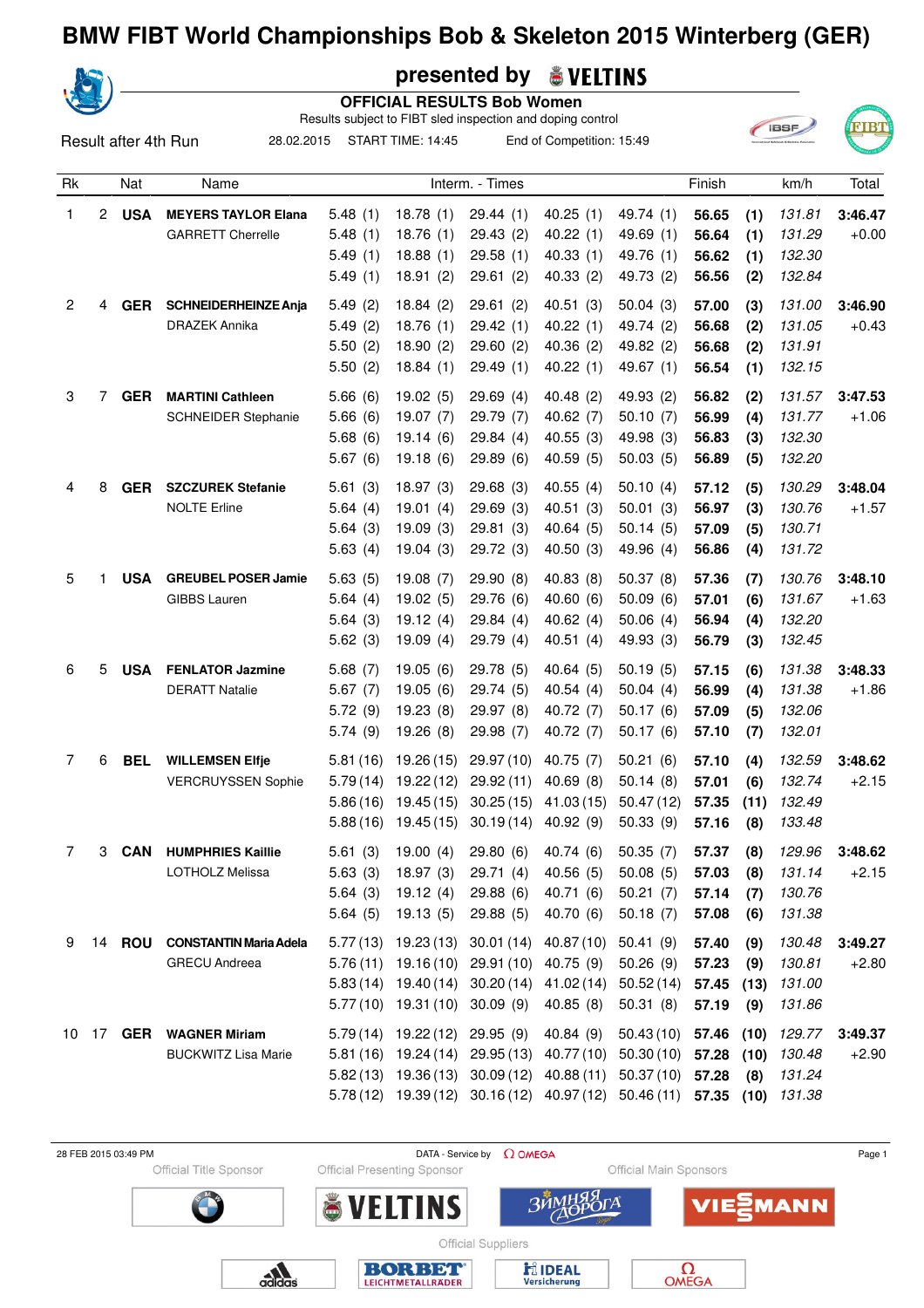|    |       |                      |                             |          |                   | presented by                                                                                    | <b>S</b> VELTINS          |           |        |      |             |         |
|----|-------|----------------------|-----------------------------|----------|-------------------|-------------------------------------------------------------------------------------------------|---------------------------|-----------|--------|------|-------------|---------|
|    |       |                      |                             |          |                   | <b>OFFICIAL RESULTS Bob Women</b><br>Results subject to FIBT sled inspection and doping control |                           |           |        |      |             |         |
|    |       | Result after 4th Run | 28.02.2015                  |          | START TIME: 14:45 |                                                                                                 | End of Competition: 15:49 |           |        |      | <b>IBSF</b> |         |
| Rk |       | Nat                  | Name                        |          |                   | Interm. - Times                                                                                 |                           |           | Finish |      | km/h        | Total   |
| 11 | 9     | <b>AUT</b>           | <b>HENGSTER Christina</b>   | 5.72(10) | 19.20 (11)        | 29.98 (11)                                                                                      | 40.93(13)                 | 50.52(12) | 57.55  | (12) | 129.91      | 3:49.69 |
|    |       |                      | <b>DEKKER Sanne Monique</b> | 5.77(13) | 19.26 (15)        | 29.99(14)                                                                                       | 40.88 (13)                | 50.44(11) | 57.43  | (11) | 130.76      | $+3.22$ |
|    |       |                      |                             | 5.75(12) | 19.30(11)         | 30.07(11)                                                                                       | 40.86 (9)                 | 50.34(8)  | 57.30  | (9)  | 131.19      |         |
|    |       |                      |                             | 5.78(12) | 19.39 (12)        | 30.17(13)                                                                                       | 40.97 (12)                | 50.46(11) | 57.41  | (12) | 130.76      |         |
|    | 12 13 | <b>RUS</b>           | RODIONOVA Aleksandra        | 5.73(11) | 19.19(10)         | 29.99 (13)                                                                                      | 40.92 (12)                | 50.50(11) | 57.53  | (11) | 130.71      | 3:49.79 |
|    |       |                      | PALEEVA Nadezhda            | 5.74(10) | 19.16(10)         | 29.90(9)                                                                                        | 40.87 (12)                | 50.50(12) | 57.58  | (13) | 129.82      | $+3.32$ |
|    |       |                      |                             | 5.74(10) | 19.29(10)         | 30.04(9)                                                                                        | 40.86 (9)                 | 50.38(11) | 57.32  | (10) | 131.09      |         |
|    |       |                      |                             | 5.80(14) | 19.38(11)         | 30.14(11)                                                                                       | 40.94 (11)                | 50.45(10) | 57.36  | (11) | 131.62      |         |
| 13 | 10    | <b>RUS</b>           | <b>SERGEEVA Nadezhda</b>    | 5.68(7)  | 19.09(8)          | 29.89 (7)                                                                                       | 40.91 (11)                | 50.60(14) | 57.73  | (14) | 128.93      | 3:50.20 |
|    |       |                      | SHOKSHUEVA Yulia            | 5.68(8)  | 19.09(8)          | 29.86 (8)                                                                                       | 40.84 (11)                | 50.51(14) | 57.64  | (15) | 128.57      | $+3.73$ |
|    |       |                      |                             | 5.70(8)  | 19.17(7)          | 29.92 (7)                                                                                       | 40.80 (8)                 | 50.34(8)  | 57.35  | (11) | 130.24      |         |
|    |       |                      |                             | 5.70(7)  | 19.25(7)          | 30.06(8)                                                                                        | 40.92 (9)                 | 50.48(13) | 57.48  | (13) | 130.19      |         |
| 14 | 11    | <b>GBR</b>           | <b>McNEILL Mica</b>         | 5.80(15) | 19.30 (16)        | 30.12(16)                                                                                       | 41.00 (15)                | 50.55(13) | 57.58  | (13) | 130.67      | 3:50.36 |
|    |       |                      | <b>KIDDLE Aleasha</b>       | 5.80(15) | 19.30 (16)        | 30.09(16)                                                                                       | 40.95 (16)                | 50.50(12) | 57.53  | (12) | 130.57      | $+3.89$ |
|    |       |                      |                             | 5.83(14) | 19.45 (15)        | 30.27(16)                                                                                       | 41.10 (16)                | 50.62(16) | 57.58  | (14) | 131.33      |         |
|    |       |                      |                             | 5.86(15) | 19.52 (16)        | 30.36(16)                                                                                       | 41.21 (16)                | 50.73(16) | 57.67  | (15) | 131.33      |         |
| 15 | -12   | <b>GBR</b>           | <b>OLAOYE Victoria</b>      | 5.73(11) | 19.25(14)         | 30.10(15)                                                                                       | 41.13(16)                 | 50.81(16) | 57.93  | (17) | 128.61      | 3:50.69 |
|    |       |                      | McSWEENEY Nikki             | 5.76(11) | 19.23 (13)        | 30.00(15)                                                                                       | 40.92(15)                 | 50.53(15) | 57.61  | (14) | 129.44      | $+4.22$ |
|    |       |                      |                             | 5.74(10) | 19.30(11)         | 30.10(13)                                                                                       | 40.97 (13)                | 50.56(15) | 57.59  | (15) | 130.05      |         |
|    |       |                      |                             | 5.77(10) | 19.39 (12)        | 30.21(15)                                                                                       | 41.05(15)                 | 50.60(14) | 57.56  | (14) | 130.86      |         |
| 16 | 16    | <b>NED</b>           | van HUIGENBOSCH Marije      | 5.70(9)  | 19.16(9)          | 29.98(11)                                                                                       | 40.98(14)                 | 50.67(15) | 57.80  | (15) | 128.47      | 3:50.75 |
|    |       |                      | <b>BOEKELMAN Melissa</b>    | 5.70 (9) | 19.12 (9)         | 29.92 (11)                                                                                      | 40.88 (13)                | 50.55(16) | 57.68  | (16) | 128.47      | $+4.28$ |
|    |       |                      |                             | 5.69(7)  | 19.25 (9)         | 30.05(10)                                                                                       | 40.91 (12)                | 50.51(13) | 57.60  | (16) | 128.43      |         |
|    |       |                      |                             | 5.71(8)  | 19.29 (9)         | 30.13(10)                                                                                       | 41.02(14)                 | 50.62(15) | 57.67  | (15) | 129.07      |         |
| 17 | 15    | <b>BEL</b>           | <b>VANNIEUWENHUYSE An</b>   | 5.87(17) | 19.44 (17)        | 30.32(17)                                                                                       | 41.27 (17)                | 50.85(17) | 57.86  | (16) | 130.48      | 3:51.57 |
|    |       |                      | <b>DEFREYNE Lies</b>        | 5.89(17) | 19.47 (17)        | 30.31(17)                                                                                       | 41.21 (17)                | 50.75(17) | 57.72  | (17) | 131.24      | $+5.10$ |
|    |       |                      |                             | 5.90(17) | 19.60(17)         | 30.47(17)                                                                                       | 41.33(17)                 | 50.86(17) | 57.80  | (17) | 131.38      |         |
|    |       |                      |                             | 5.97(17) | 19.78 (17)        | 30.73(17)                                                                                       | 41.64(17)                 | 51.22(17) | 58.19  | (17) | 130.90      |         |

17 sleds entered 17 sleds ranked 0 sleds disqualified

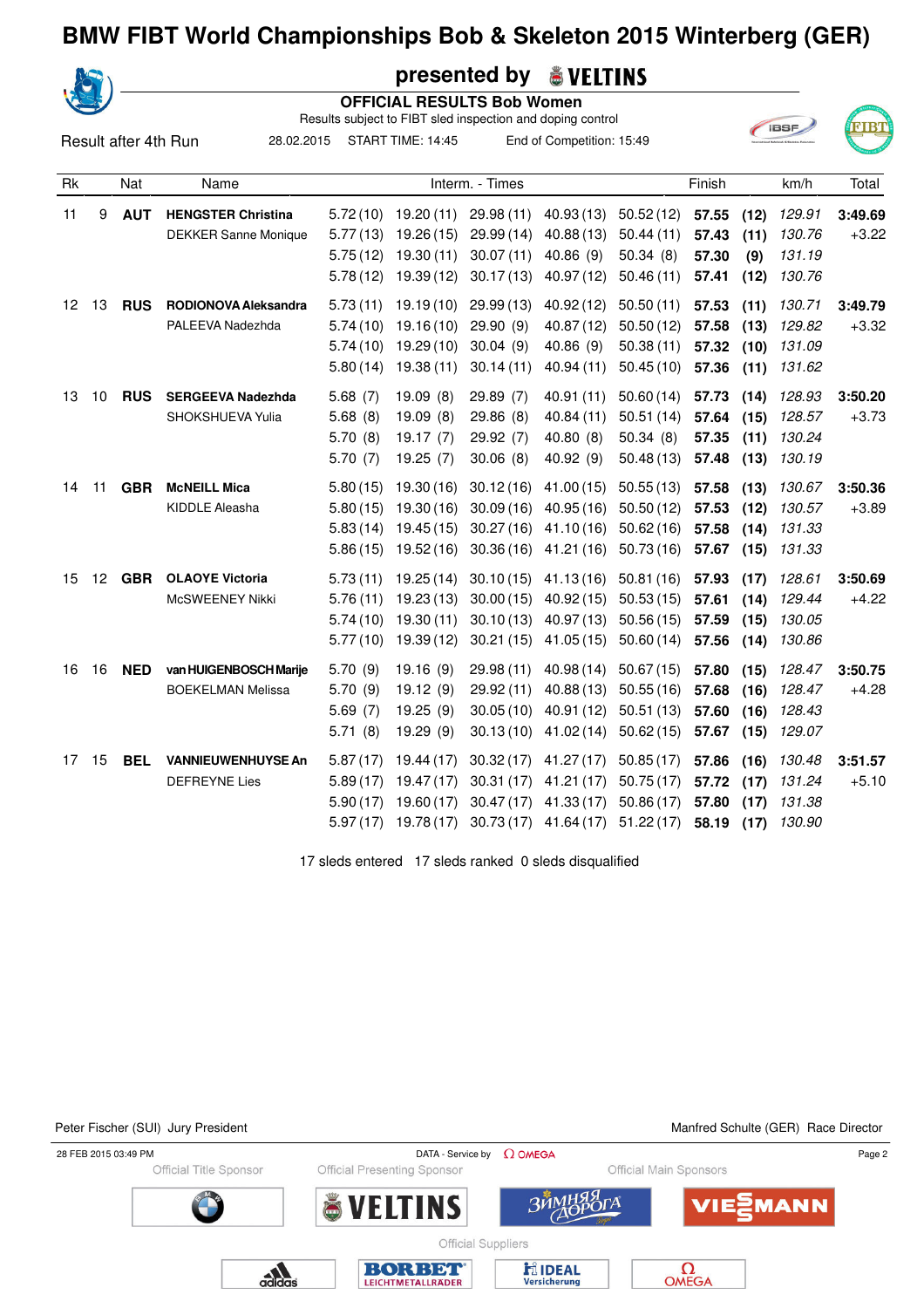

#### **presented by**

|                |    |                      |                            |          | <b>OFFICIAL RESULTS 4 Man Bob</b><br>Results subject to FIBT sled inspection and doping control |                 |                           |                        |        |      |               |         |
|----------------|----|----------------------|----------------------------|----------|-------------------------------------------------------------------------------------------------|-----------------|---------------------------|------------------------|--------|------|---------------|---------|
|                |    | Result after 4th Run | 08.03.2015                 |          | START TIME: 13:20                                                                               |                 | End of Competition: 17:50 |                        |        |      | <b>IBSF</b>   |         |
| Rk             |    | Nat                  | Name                       |          |                                                                                                 | Interm. - Times |                           |                        | Finish |      | km/h          | Total   |
| 1              | 1  | <b>GER</b>           | <b>ARNDT Maximilian</b>    | 5.08(5)  | 17.92(4)                                                                                        | 28.13(4)        | 38.34(3)                  | 47.37 (3)              | 53.83  | (2)  | 138.56        | 3:34.89 |
|                |    |                      | ROEDIGER Alexander         | 5.09(7)  | 17.89(4)                                                                                        | 28.04(4)        | 38.25(4)                  | 47.30 (4)              | 53.78  | (3)  | 138.14        | $+0.00$ |
|                |    |                      | <b>KORONA Kevin</b>        | 5.09(8)  | 17.89(5)                                                                                        | 28.02(4)        | 38.16(3)                  | 47.12 (2)              | 53.53  | (2)  | 139.80        |         |
|                |    |                      | <b>HEBER Ben</b>           | 5.07(5)  | 17.84(4)                                                                                        | 27.98(3)        | 38.18(3)                  | 47.26 (3)              | 53.75  | (2)  | 138.24        |         |
| $\overline{c}$ | 5  | <b>GER</b>           | <b>WALTHER Nico</b>        | 5.09(9)  | 17.91(3)                                                                                        | 28.08(2)        | 38.28(2)                  | 47.32 (2)              | 53.83  | (2)  | 137.77        | 3:34.91 |
|                |    |                      | <b>BREDAU Andreas</b>      | 5.09(7)  | 17.90(6)                                                                                        | 28.06(5)        | 38.27(5)                  | 47.35 (5)              | 53.86  | (5)  | 137.50        | $+0.02$ |
|                |    |                      | <b>HUEBENBECKER Marko</b>  | 5.07(4)  | 17.87(3)                                                                                        | 27.98(2)        | 38.09(1)                  | 47.06(1)               | 53.48  | (1)  | 139.64        |         |
|                |    |                      | POSER Christian            | 5.06(3)  | 17.82(2)                                                                                        | 27.95(1)        | 38.17(1)                  | 47.24(1)               | 53.74  | (1)  | 138.08        |         |
| 3              | 3  | <b>LAT</b>           | <b>MELBARDIS Oskars</b>    | 5.00(1)  | 17.82(1)                                                                                        | 28.02(1)        | 38.26(1)                  | 47.30 (1)              | 53.80  | (1)  | 138.24        | 3:35.01 |
|                |    |                      | <b>DREISKENS Daumants</b>  | 5.00(1)  | 17.78(1)                                                                                        | 27.93(1)        | 38.13(1)                  | 47.20 (2)              | 53.73  | (2)  | 137.50        | $+0.12$ |
|                |    |                      | <b>VILKASTE Arvis</b>      | 5.00(1)  | 17.82(1)                                                                                        | 27.99(3)        | 38.17(4)                  | 47.17 (4)              | 53.62  | (3)  | 139.04        |         |
|                |    |                      | <b>STRENGA Janis</b>       | 4.98(1)  | 17.81(1)                                                                                        | 27.99(4)        | 38.26(4)                  | 47.34 (4)              | 53.86  | (4)  | 137.77        |         |
| 4              | 4  | <b>GER</b>           | <b>FRIEDRICH Francesco</b> | 5.03(2)  | 17.87(2)                                                                                        | 28.10(3)        | 38.36(4)                  | 47.44(4)               | 53.98  | (4)  | 136.93        | 3:35.06 |
|                |    |                      | <b>BAUER Candy</b>         | 5.01(2)  | 17.81(2)                                                                                        | 27.96(2)        | 38.14(2)                  | 47.19(1)               | 53.69  | (1)  | 137.66        | $+0.17$ |
|                |    |                      | <b>GROTHKOPP Martin</b>    | 5.02(2)  | 17.82(1)                                                                                        | 27.97(1)        | 38.13(2)                  | 47.16(3)               | 53.64  | (4)  | 138.40        |         |
|                |    |                      | <b>MARGIS Thorsten</b>     | 5.05(2)  | 17.82(2)                                                                                        | 27.96(2)        | 38.17(1)                  | 47.24 (1)              | 53.75  | (2)  | 137.98        |         |
| 5              | 16 | <b>GBR</b>           | <b>DEEN Lamin</b>          | 5.07(4)  | 17.96(7)                                                                                        | 28.18(6)        | 38.44(5)                  | 47.54 (8)              | 54.10  | (8)  | 136.83        | 3:35.51 |
|                |    |                      | SIMONS Ben                 | 5.04(4)  | 17.85(3)                                                                                        | 28.03(3)        | 38.23(3)                  | 47.29 (3)              | 53.81  | (4)  | 137.61        | $+0.62$ |
|                |    |                      | <b>TASKER Bruce</b>        | 5.05(3)  | 17.88(4)                                                                                        | 28.04(5)        | 38.23(5)                  | 47.24 (5)              | 53.71  | (5)  | 138.99        |         |
|                |    |                      | <b>MATTHEWS Andrew</b>     | 5.06(3)  | 17.89(5)                                                                                        | 28.06(5)        | 38.30(5)                  | 47.38 (5)              | 53.89  | (6)  | 137.98        |         |
| 6              | 6  | <b>SUI</b>           | <b>PETER Rico</b>          | 5.08(5)  | 17.95(6)                                                                                        | 28.19(8)        | 38.48(8)                  | 47.51 (5)              | 54.01  | (5)  | 138.24        | 3:35.56 |
|                |    |                      | van der ZIJDE Janne Bror   | 5.07(5)  | 17.93(7)                                                                                        | 28.15(7)        | 38.40(6)                  | 47.47 (6)              | 53.96  | (6)  | 138.35        | $+0.67$ |
|                |    |                      | <b>AMRHEIN Thomas</b>      | 5.08(5)  | 17.92(6)                                                                                        | 28.09(6)        | 38.28 (6)                 | 47.28 (6)              | 53.73  | (6)  | 139.21        |         |
|                |    |                      | <b>FRIEDLI Simon</b>       | 5.07(5)  | 17.92(6)                                                                                        | 28.10(6)        | 38.34(6)                  | 47.39 (6)              | 53.86  | (4)  | 138.62        |         |
| 7              | 2  | <b>RUS</b>           | <b>KASJANOV Alexander</b>  | 5.11(12) | 17.98(9)                                                                                        | 28.18(6)        | 38.44(5)                  | 47.52 (7)              | 54.03  | (6)  | 137.98        | 3:36.09 |
|                |    |                      | NEGODAYLO Alexey           | 5.11(9)  | 17.97(8)                                                                                        | 28.16(8)        | 38.43(7)                  | 47.51 (7)              | 54.03  | (7)  | 137.87        | $+1.20$ |
|                |    |                      | <b>HUZIN Ilvir</b>         |          | $5.14(13)$ 18.01 (10) 28.20 (10)                                                                |                 | 38.43(8)                  | 47.47 (8)              | 53.96  | (7)  | 138.83        |         |
|                |    |                      | PUSHKAREV Aleksei          |          | $5.13(12)$ 17.98 (10)                                                                           | 28.17(8)        | 38.46(10)                 | 47.55(11)              | 54.07  | (12) | 138.30        |         |
| 8              |    | 10 <b>CAN</b>        | <b>SPRING Chris</b>        | 5.04(3)  | 17.92(4)                                                                                        | 28.16(5)        | 38.44(5)                  | 47.51 (5)              | 54.06  | (7)  | 137.45        | 3:36.34 |
|                |    |                      | <b>PLUG Derek</b>          | 5.03(3)  | 17.89(4)                                                                                        | 28.10(6)        | 38.43(7)                  | 47.55 (8)              | 54.10  | (9)  | 137.29        | $+1.45$ |
|                |    |                      | <b>KOPACZ Alexander</b>    | 5.08(5)  | 17.98(9)                                                                                        | 28.18(8)        | 38.43(8)                  | 47.50 (9)              | 53.99  | (9)  | 138.56        |         |
|                |    |                      | <b>BROWN Lascelles</b>     | 5.07(5)  | 17.95(8)                                                                                        | 28.18(10)       | 38.52(14)                 | 47.64 (15) 54.19       |        | (15) | 137.56        |         |
| 9              | 11 | <b>USA</b>           | <b>HOLCOMB Steven</b>      |          | $5.15(14)$ 18.08 (14) 28.35 (14)                                                                |                 | 38.64 (13)                | 47.70 (11) 54.20       |        | (10) | 138.40        | 3:36.41 |
|                |    |                      | <b>OLSEN Justin</b>        |          | $5.16(15)$ 18.03 (11)                                                                           | 28.24(11)       | 38.48(9)                  | 47.57 (9)              | 54.09  | (8)  | 137.93        | $+1.52$ |
|                |    |                      | <b>VALDES Carlo</b>        | 5.16(16) | 18.04(13)                                                                                       | 28.23(11)       | 38.47(10)                 | 47.54 (10)             | 54.02  | (10) | 138.78        |         |
|                |    |                      | <b>MICHENER Samuel</b>     | 5.16(15) | 18.03 (14)                                                                                      | 28.24(15)       | 38.52(14)                 | $47.60(13)$ 54.10 (13) |        |      | 138.67        |         |
| 10             | 17 | <b>CZE</b>           | <b>VRBA Jan</b>            | 5.10(11) | 17.97(8)                                                                                        | 28.25(9)        | 38.59(11)                 | 47.72 (12) 54.32 (13)  |        |      | 136.36        | 3:36.58 |
|                |    |                      | <b>SUCHY Dominik</b>       | 5.08(6)  | 17.97 (8)                                                                                       | 28.22(10)       | 38.56(11)                 | 47.69 (11)             | 54.26  | (10) | 136.77        | $+1.69$ |
|                |    |                      | <b>DVORAK Dominik</b>      | 5.09(8)  | 17.96(7)                                                                                        | 28.16(7)        | 38.40(7)                  | 47.46 (7)              | 53.96  | (7)  | 138.14        |         |
|                |    |                      | NOSEK Jakub                | 5.07(5)  | 17.96 (9)                                                                                       | 28.17(8)        | 38.45(8)                  | 47.52 (8)              | 54.04  |      | $(10)$ 137.93 |         |

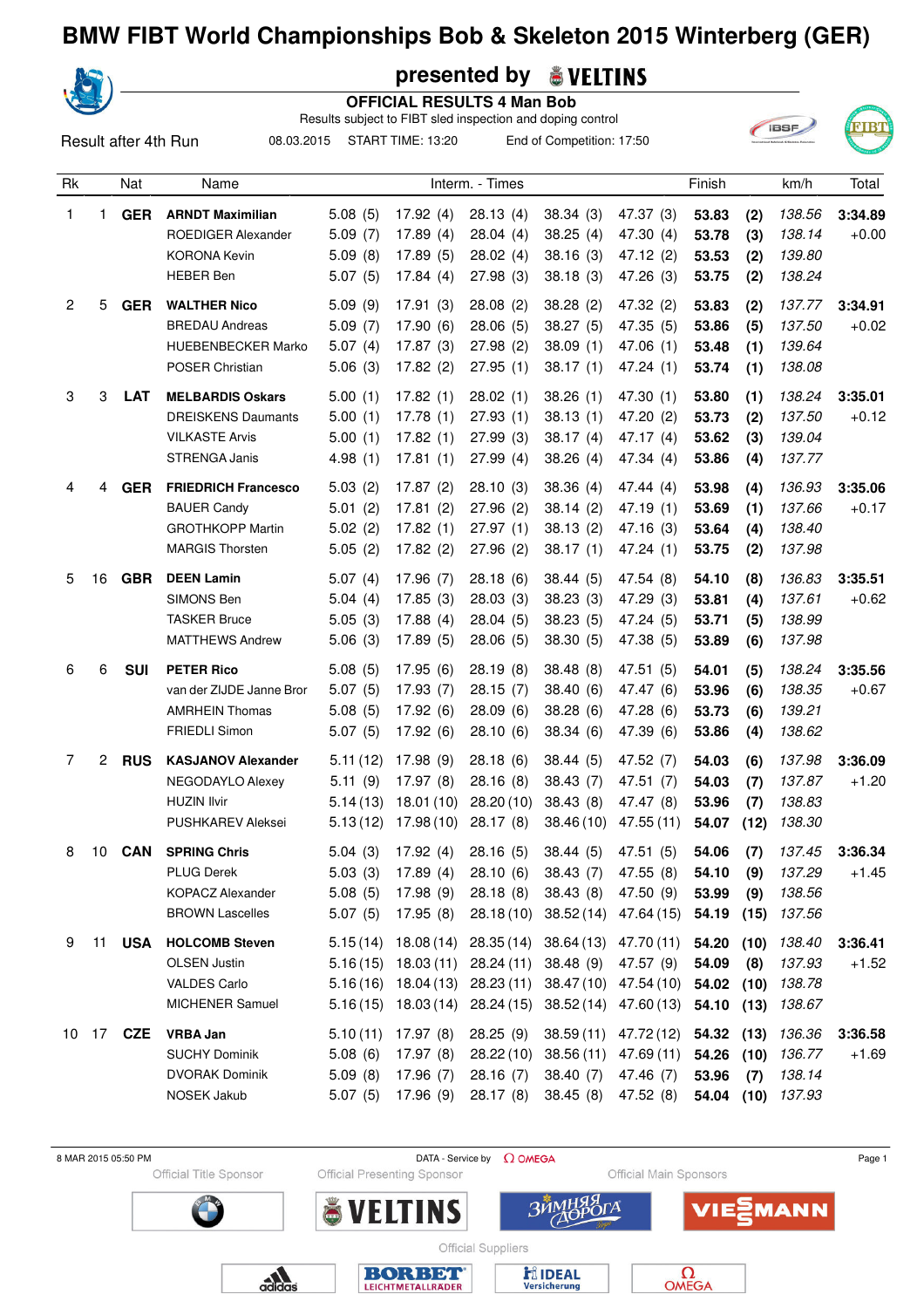

**presented by**

|    |     |                      |                            |          | <b>OFFICIAL RESULTS 4 Man Bob</b> |                                                             |                           |                  |            |      |             |         |
|----|-----|----------------------|----------------------------|----------|-----------------------------------|-------------------------------------------------------------|---------------------------|------------------|------------|------|-------------|---------|
|    |     | Result after 4th Run | 08.03.2015                 |          | START TIME: 13:20                 | Results subject to FIBT sled inspection and doping control  | End of Competition: 17:50 |                  |            |      | <b>IBSF</b> |         |
|    |     |                      |                            |          |                                   |                                                             |                           |                  |            |      |             |         |
| Rk |     | Nat                  | Name                       |          |                                   | Interm. - Times                                             |                           |                  | Finish     |      | km/h        | Total   |
| 11 | 9   | <b>RUS</b>           | <b>ZAKHAROV Nikita</b>     | 5.16(15) | 18.10(15)                         | 28.37(15)                                                   | 38.67(15)                 | 47.77 (14)       | 54.30      | (12) | 137.45      | 3:36.72 |
|    |     |                      | <b>NEUSTROEV Stanislav</b> | 5.15(14) | 18.09(15)                         | 28.35(14)                                                   | 38.64(12)                 | 47.72 (12)       | 54.26      | (10) | 137.45      | $+1.83$ |
|    |     |                      | <b>ANTUKH Kirill</b>       | 5.14(13) | 18.07(15)                         | 28.29(13)                                                   | 38.52(12)                 | 47.60 (12)       | 54.15      | (12) | 137.56      |         |
|    |     |                      | KONDRATENKO Vasiliy        | 5.14(14) | 18.03(14)                         | 28.22(13)                                                   | 38.45(8)                  | 47.52 (8)        | 54.01      | (8)  | 138.19      |         |
| 11 | 14  | <b>RUS</b>           | <b>STULNEV Alexey</b>      | 5.08(5)  | 17.99(10)                         | 28.26(11)                                                   | 38.56(10)                 | 47.68 (10)       | 54.28      | (11) | 136.51      | 3:36.72 |
|    |     |                      | <b>MOKROUSOV Maxim</b>     | 5.12(11) | 18.06(14)                         | 28.32(12)                                                   | 38.65(13)                 | 47.80 (15)       | 54.39      | (16) | 136.77      | $+1.83$ |
|    |     |                      | <b>SELIKHOV Yury</b>       | 5.08(5)  | 17.96(7)                          | 28.18(8)                                                    | 38.47(10)                 | 47.57 (11)       | 54.13      | (11) | 137.29      |         |
|    |     |                      | SOLDATENKOV Aleksandr      | 5.09(9)  | 17.94(7)                          | 28.13(7)                                                    | 38.36 (7)                 | 47.42 (7)        | 53.92      | (7)  | 138.24      |         |
| 13 | 8   | <b>CAN</b>           | <b>KRIPPS Justin</b>       | 5.09(9)  | 17.99(10)                         | 28.25(9)                                                    | 38.54 (9)                 | 47.61 (9)        | 54.14      | (9)  | 137.66      | 3:36.74 |
|    |     |                      | <b>RANDALL Timothy</b>     | 5.11(9)  | 18.05(13)                         | 28.37(15)                                                   | 38.70 (17)                | 47.82 (16)       | 54.38      | (15) | 137.09      | $+1.85$ |
|    |     |                      | <b>BARNETT Bryan</b>       | 5.12(10) | 18.04(13)                         | 28.27(12)                                                   | 38.58(13)                 | 47.65 (13)       | 54.20      | (13) | 137.77      |         |
|    |     |                      | COAKWELL Ben               | 5.12(11) | 18.02(13)                         | 28.22(13)                                                   | 38.47(11)                 | 47.52 (8)        | 54.02      | (9)  | 138.24      |         |
| 14 | 12  | <b>USA</b>           | <b>CUNNINGHAM Nick</b>     | 5.12(13) | 18.02(13)                         | 28.32(13)                                                   | 38.66(14)                 | 47.78 (15)       | 54.35      | (15) | 137.40      | 3:37.18 |
|    |     |                      | <b>CLARK Adam</b>          | 5.14(13) | 18.04(12)                         | 28.32(12)                                                   | 38.67(16)                 | 47.83 (17)       | 54.41      | (17) | 136.67      | $+2.29$ |
|    |     |                      | <b>HARRISON Alex</b>       | 5.12(10) | 18.02(11)                         | 28.30(14)                                                   | 38.64(14)                 | 47.79 (15)       | 54.36      | (15) | 137.24      |         |
|    |     |                      | <b>REED James</b>          | 5.13(12) | 17.98(10)                         | 28.18(10)                                                   | 38.48(12)                 | 47.55(11)        | 54.06      | (11) | 138.51      |         |
| 15 | 7   | <b>LAT</b>           | <b>KIBERMANIS Oskars</b>   | 5.08(5)  | 18.00(12)                         | 28.29(12)                                                   | 38.61(12)                 | 47.74 (13)       | 54.34      | (14) | 136.72      | 3:37.19 |
|    |     |                      | LUSIS Helvijs              | 5.12(11) | 17.97(8)                          | 28.20 (9)                                                   | 38.51(10)                 | 47.66(10)        | 54.28      | (12) | 136.31      | $+2.30$ |
|    |     |                      | <b>ZIRUPS Raivis</b>       | 5.12(10) | 18.03(12)                         | 28.30(14)                                                   | 38.66(15)                 | 47.81 (16)       | 54.41      | (17) | 136.46      |         |
|    |     |                      | <b>LEIBOMS Vairis</b>      | 5.09(9)  | 17.98(10)                         | 28.20(12)                                                   | 38.49(13)                 | 47.61 (14)       | 54.16      | (14) | 137.35      |         |
| 16 | 21  | <b>GER</b>           | <b>HAFER Christoph</b>     | 5.22(20) | 18.19(17)                         | 28.48 (17)                                                  | 38.79(17)                 | 47.89 (17)       | 54.46      | (17) | 137.03      | 3:37.26 |
|    |     |                      | <b>SALZER Michael</b>      | 5.23(21) | 18.17(17)                         | 28.40 (17)                                                  | 38.65(13)                 | 47.75 (13)       | 54.30      | (13) | 137.09      | $+2.37$ |
|    |     |                      | <b>RADEMACHER Marc</b>     | 5.25(22) | 18.22(19)                         | 28.45(17)                                                   | 38.70 (17)                | 47.78 (14)       | 54.30      | (14) | 137.77      |         |
|    |     |                      | TRENKLER Jakob-Kilian      | 5.25(20) | 18.18(19)                         | 28.38(18)                                                   | 38.60(16)                 | 47.69 (16)       | 54.20      | (16) | 138.08      |         |
| 17 | -15 | <b>ITA</b>           | <b>BERTAZZO Simone</b>     | 5.21(18) | 18.19(17)                         | 28.49(18)                                                   | 38.84 (18)                | 47.99 (18)       | 54.56      | (18) | 136.72      | 3:37.81 |
|    |     |                      | <b>FONTANA Simone</b>      | 5.21(18) | 18.20(21)                         | 28.48 (20)                                                  | 38.76(18)                 | 47.86 (18)       | 54.43      | (18) | 136.83      | $+2.92$ |
|    |     |                      | UGHI Costantino            |          |                                   | 5.21 (18) 18.22 (19) 28.49 (20) 38.78 (18) 47.88 (18) 54.41 |                           |                  |            | (17) | 137.61      |         |
|    |     |                      | COSTA Francesco            |          | $5.22(19)$ 18.20(20)              | 28.45(20)                                                   | 38.74 (19)                | 47.86 (19) 54.41 |            | (20) | 137.29      |         |
| 18 |     | 13 <b>AUT</b>        | <b>MAIER Benjamin</b>      | 5.18(17) |                                   | 18.15 (16) 28.43 (16)                                       | 38.73 (16)                | 47.82 (16)       | 54.37      | (16) | 137.35      | 3:37.82 |
|    |     |                      | LAUSSEGGER Stefan          | 5.20(17) | 18.18 (19)                        | 28.46(18)                                                   | 38.83(21)                 | 47.97 (22)       | 54.55 (22) |      | 137.09      | $+2.93$ |
|    |     |                      | <b>SAMMER Markus</b>       |          | $5.22(19)$ 18.19(18)              | 28.46 (18)                                                  | 38.80(19)                 | 47.96 (21)       | 54.57 (21) |      | 136.62      |         |
|    |     |                      | RANGL Marco                | 5.20(17) | 18.13(16)                         | 28.37(16)                                                   | 38.68(18)                 | 47.79 (18)       | 54.33      | (18) | 138.03      |         |
| 18 |     | 22 KOR               | <b>WON Yunjong</b>         | 5.17(16) | 18.19(17)                         | 28.54(21)                                                   | 38.94 (22)                | 48.15 (22)       | 54.77      | (22) | 135.74      | 3:37.82 |
|    |     |                      | <b>JUN Junglin</b>         | 5.17(16) | 18.14(16)                         | 28.39(16)                                                   | 38.66(15)                 | 47.77 (14)       | 54.33      | (14) | 137.09      | $+2.93$ |
|    |     |                      | SEO Youngwoo               | 5.15(15) | 18.08(16)                         | 28.32(16)                                                   | 38.67 (16)                | 47.82 (17)       | 54.40 (16) |      | 136.62      |         |
|    |     |                      | KIM Donghyun               | 5.17(16) | 18.14 (17)                        |                                                             | 28.37 (16) 38.65 (17)     | 47.76 (17)       | 54.32 (17) |      | 137.19      |         |
| 20 | 18  | <b>USA</b>           | <b>BASCUE Codie</b>        | 5.21(18) | 18.19(17)                         | 28.51 (19)                                                  | 38.88 (20)                | 48.04 (20)       | 54.60      | (19) | 137.45      | 3:37.98 |
|    |     |                      | <b>WICKLINE Casey</b>      | 5.21(18) | 18.18(19)                         | 28.49(21)                                                   | 38.82 (20)                | 47.94 (20)       | 54.50      | (20) | 137.45      | $+3.09$ |
|    |     |                      | <b>CREMIN David</b>        | 5.20(17) | 18.17(17)                         | 28.47 (19)                                                  | 38.82(21)                 | 47.95 (20)       | 54.49      | (19) | 137.87      |         |
|    |     |                      | <b>ADAMS Adrian</b>        | 5.20(17) |                                   | 18.15 (18) 28.43 (19) 38.75 (20) 47.86 (19) 54.39 (19)      |                           |                  |            |      | 138.14      |         |

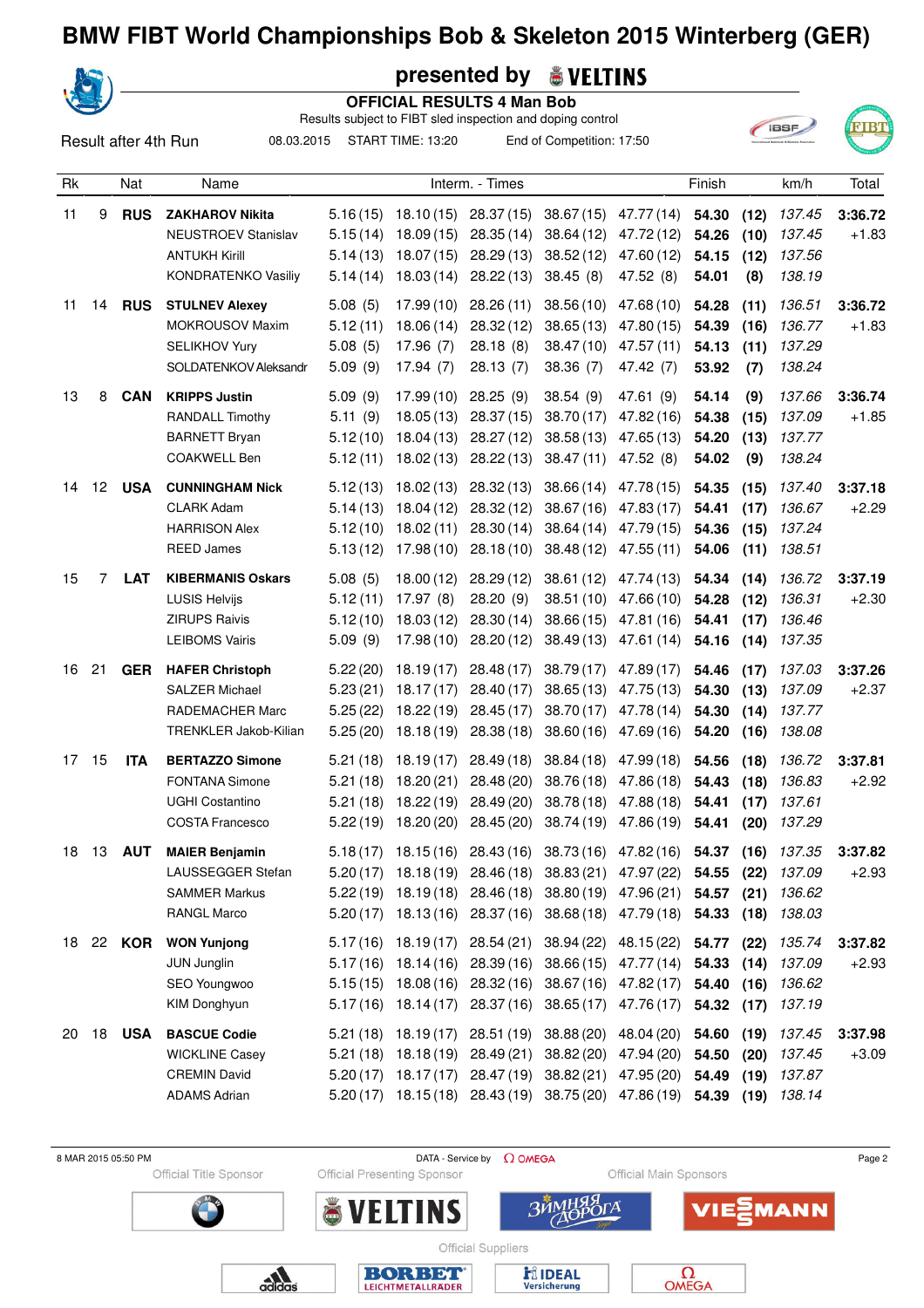|    |    |                      |                                |           |                                    | presented by          | <b>&amp; VELTINS</b>                                                            |                             |        |      |               |         |
|----|----|----------------------|--------------------------------|-----------|------------------------------------|-----------------------|---------------------------------------------------------------------------------|-----------------------------|--------|------|---------------|---------|
|    |    |                      |                                |           | <b>OFFICIAL RESULTS 4 Man Bob</b>  |                       |                                                                                 |                             |        |      |               |         |
|    |    |                      |                                |           |                                    |                       | Results subject to FIBT sled inspection and doping control                      |                             |        |      | <b>IBSF</b>   |         |
|    |    | Result after 4th Run | 08.03.2015                     |           | START TIME: 13:20                  |                       | End of Competition: 17:50                                                       |                             |        |      |               |         |
| Rk |    | Nat                  | Name                           |           |                                    | Interm. - Times       |                                                                                 |                             | Finish |      | km/h          | Total   |
| 21 | 19 | <b>FRA</b>           | <b>COSTERG LOIC</b>            | 5.22(20)  |                                    | 18.23 (21) 28.54 (21) |                                                                                 | 38.89 (21) 48.04 (20)       | 54.72  | (21) | 134.68        | 2:43.73 |
|    |    |                      | <b>HEINRICH Romain</b>         |           | $5.21(18)$ $18.17(17)$ $28.46(18)$ |                       |                                                                                 | 38.78 (19) 47.88 (19)       | 54.45  | (19) | 136.67        |         |
|    |    |                      | <b>RICARD Vincent</b>          |           |                                    |                       | 5.24 (20) 18.22 (19) 28.49 (20) 38.81 (20) 47.93 (19) 54.56                     |                             |        | (20) | 135.69        |         |
|    |    |                      | <b>BOUTHERIN Jeremie</b>       |           |                                    |                       |                                                                                 |                             |        |      |               |         |
| 21 | 26 | <b>CZE</b>           | <b>MATOUSEK Radek</b>          |           | $5.23(22)$ 18.23(21)               | 28.53 (20)            |                                                                                 | 38.87 (19) 48.03 (19) 54.61 |        | (20) | 136.72        | 2:43.73 |
|    |    |                      | SINDELAR Jan                   | 5.27(23)  | 18.27 (22)                         | 28.54(22)             | 38.84 (22)                                                                      | 47.96 (21)                  | 54.51  | (21) | 137.19        |         |
|    |    |                      | STOKLASKA Jan                  | 5.27(23)  | 18.31 (23)                         | 28.60 (22)            | 38.93 (22)                                                                      | 48.05 (22)                  | 54.61  | (22) | 137.40        |         |
|    |    |                      | KOPRIVA Jaroslav               |           |                                    |                       |                                                                                 |                             |        |      |               |         |
| 23 | 24 | <b>SRB</b>           | <b>RADENOVIC Vuk</b>           |           | $5.27(24)$ 18.38 (24)              | 28.76 (25)            |                                                                                 | 39.17 (24) 48.34 (23)       | 54.96  | (23) | 136.31        | 2:44.74 |
|    |    |                      | <b>DJURIC Petar</b>            | 5.27(23)  | 18.38 (24)                         | 28.73 (24)            |                                                                                 | 39.09 (25) 48.26 (25)       | 54.84  | (24) | 136.67        |         |
|    |    |                      | <b>KRAJISNIK Aleksandar</b>    | 5.33 (24) |                                    |                       | 18.44 (25) 28.77 (25) 39.15 (24) 48.33 (23)                                     |                             | 54.94  |      | $(24)$ 136.31 |         |
|    |    |                      | <b>BUNDALO Aleksandar</b>      |           |                                    |                       |                                                                                 |                             |        |      |               |         |
| 24 | 23 | <b>ROU</b>           | <b>GRIGORE Dorin Alexandru</b> | 5.23(22)  | 18.25 (23)                         | 28.63 (23)            |                                                                                 | 39.12 (23) 48.37 (24)       | 55.06  | (25) | 135.13        | 2:44.92 |
|    |    |                      | <b>CRACIUN Florin</b>          | 5.25(22)  | 18.28 (23)                         | 28.63(23)             | 39.03 (23)                                                                      | 48.21 (23)                  | 54.83  | (23) | 136.41        |         |
|    |    |                      | <b>SALAJAN Gabriel Karoly</b>  | 5.24(20)  |                                    | 18.27 (22) 28.63 (23) |                                                                                 | 39.10 (23) 48.34 (24)       | 55.03  | (26) | 135.44        |         |
|    |    |                      | <b>MOLDOVAN Danut</b>          |           |                                    |                       |                                                                                 |                             |        |      |               |         |
| 25 | 25 | <b>ITA</b>           | <b>GSCHNITZER Lukas</b>        | 5.32(26)  | 18.39 (25)                         |                       | 28.75 (24) 39.21 (25)                                                           | 48.43 (26)                  | 55.09  | (26) | 135.44        | 2:44.97 |
|    |    |                      | <b>GRANDE Alessandro</b>       | 5.31(25)  | 18.39 (25)                         | 28.73 (24)            |                                                                                 | 39.12 (26) 48.28 (26)       | 54.89  | (25) | 136.41        |         |
|    |    |                      | <b>CARUSO Rocco</b>            | 5.34(25)  | 18.40 (24)                         |                       | 28.74 (24) 39.19 (25)                                                           | 48.40 (26)                  | 54.99  | (25) | 136.62        |         |
|    |    |                      | <b>VARIOLA Mattia</b>          |           |                                    |                       |                                                                                 |                             |        |      |               |         |
| 26 | 28 | <b>NED</b>           | <b>WESSELINK Jurriaan</b>      | 5.39(28)  | 18.46 (28)                         | 28.87 (28)            | 39.33 (28)                                                                      | 48.55 (27)                  | 55.22  | (27) | 135.38        | 2:45.71 |
|    |    |                      | <b>BALVERS Tim</b>             | 5.39(27)  | 18.52 (27)                         | 28.94 (27)            | 39.41 (27)                                                                      | 48.63 (27)                  | 55.26  | (26) | 136.15        |         |
|    |    |                      | <b>MENSINK Rudy</b>            | 5.41(27)  | 18.50 (27)                         |                       | 28.89 (27) 39.32 (27) 48.55 (27)                                                |                             | 55.23  | (27) | 135.54        |         |
|    |    |                      | <b>BRINK Igor</b>              |           |                                    |                       |                                                                                 |                             |        |      |               |         |
| 27 | 20 | <b>CAN</b>           | <b>HUMPHRIES Kaillie</b>       |           |                                    |                       | 5.33 (27) 18.43 (27) 28.82 (27) 39.22 (26) 48.40 (25) 55.01 (24) 136.26         |                             |        |      |               | 2:45.83 |
|    |    |                      | DALE Dan                       |           |                                    |                       | 5.32 (26) 18.39 (25) 28.73 (24) 39.06 (24) 48.24 (24) 55.90 (28) 132.79         |                             |        |      |               |         |
|    |    |                      | <b>NEMET Joey</b>              |           |                                    |                       | 5.38 (26) 18.49 (26) 28.84 (26) 39.23 (26) 48.39 (25) 54.92 (23) 137.71         |                             |        |      |               |         |
|    |    |                      | McCLELLAND Douglas             |           |                                    |                       |                                                                                 |                             |        |      |               |         |
|    |    | 28  27 <b>POL</b>    | <b>LUTY Mateusz</b>            |           |                                    |                       | 5.28 (25) 18.40 (26) 28.80 (26) 39.30 (27) 48.57 (28) 55.28 (28) 134.98 2:45.95 |                             |        |      |               |         |
|    |    |                      | TYLKOWSKI Krzysztof            |           |                                    |                       | 5.44 (28) 18.61 (28) 28.99 (28) 39.41 (27) 48.67 (28) 55.38 (27) 134.57         |                             |        |      |               |         |
|    |    |                      | <b>WIECZOREK Filip</b>         |           |                                    |                       | 5.45 (28) 18.57 (28) 28.95 (28) 39.39 (28) 48.61 (28) 55.29 (28) 135.28         |                             |        |      |               |         |
|    |    |                      | KOSSAKOWSKI Grzegorz           |           |                                    |                       |                                                                                 |                             |        |      |               |         |
|    |    |                      |                                |           |                                    |                       |                                                                                 |                             |        |      |               |         |

28 sleds entered 28 sleds ranked 0 sleds disqualified

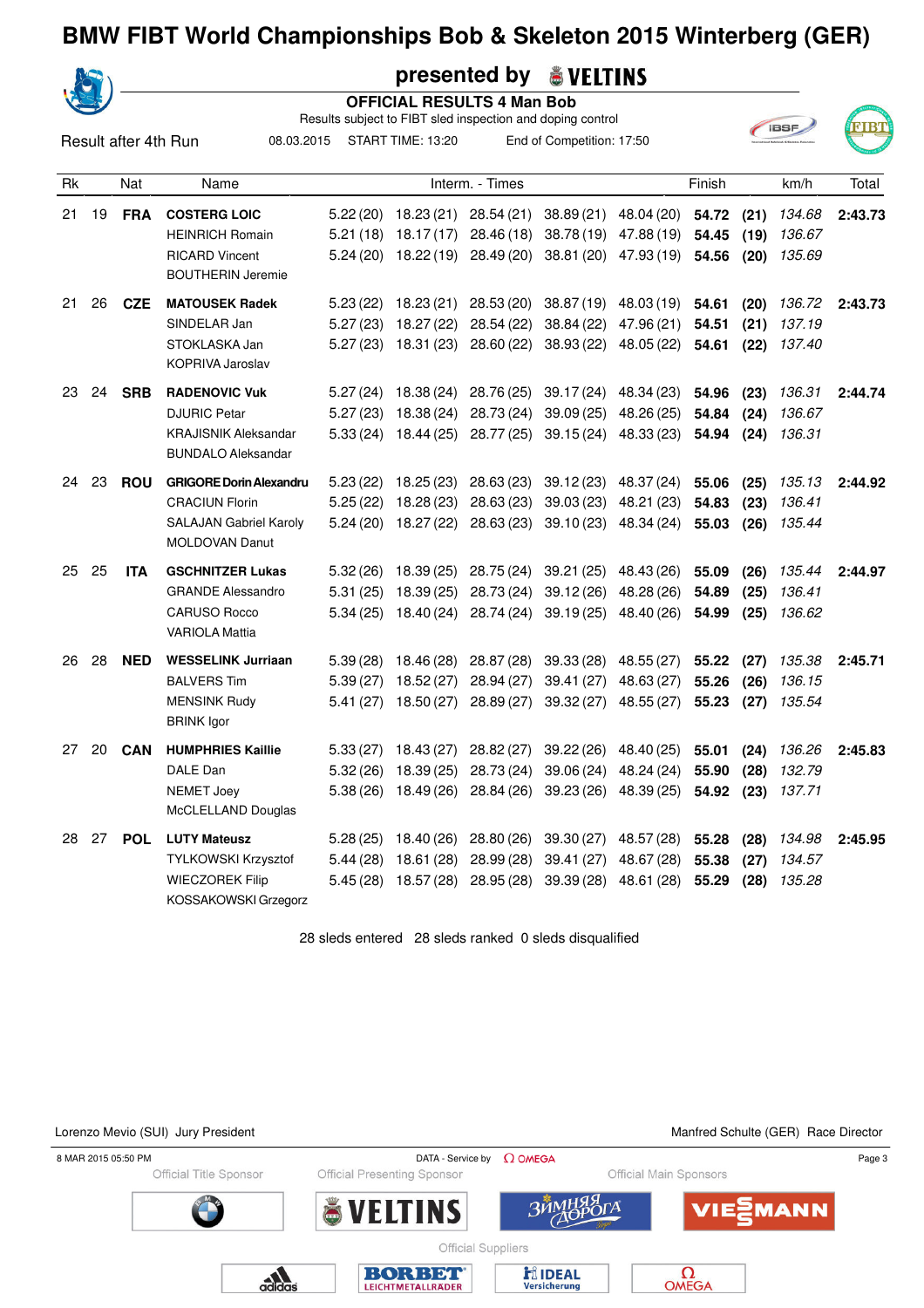

#### **presented by**

**OFFICIAL RESULTS TEAM - COMPETITION**

Results subject to FIBT sled inspection and doping control 01.03.2015 START TIME: 15:00 End of Competition: 16:35



Result after 4th Run

| Rk             |   | Nat        | Name                                            |         |                                | Interm. - Times     |                                                  |       |     | Finish       |     | km/h          | Total   |
|----------------|---|------------|-------------------------------------------------|---------|--------------------------------|---------------------|--------------------------------------------------|-------|-----|--------------|-----|---------------|---------|
| $\mathbf{1}$   |   |            | 1 GER1 JUNGK Axel                               |         | 4.94 (2) 18.10 (2) 29.01 (2)   |                     | 40.18(2)                                         | 49.95 | (3) | 57.13        | (3) | 128.29        | 3:48.83 |
|                |   |            | MARTINI, C. / THOENE, L.                        |         | $5.72(5)$ 19.16 (3) 29.97 (3)  |                     | 40.81(3)                                         | 50.31 | (3) | 57.21        | (3) | 131.72        | $+0.00$ |
|                |   |            | <b>HERMANN Tina</b>                             |         | 5.56 (10) 19.15 (10) 30.21 (6) |                     | 41.49(3)                                         | 51.33 | (2) | 58.56        | (2) | 127.52        |         |
|                |   |            | FRIEDRICH, F. / GROTHKOPP, M.                   | 5.13(1) | 18.21 (2)                      | 28.81(2)            | 39.60(2)                                         | 49.08 | (3) | 55.93        | (4) | 132.49        |         |
| $\overline{2}$ |   |            | 4 GER2 GROTHEER Christopher                     | 4.99(3) | 18.19(3)                       | 29.07(3)            | 40.18(2)                                         | 49.93 | (2) | 57.10        | (2) | 128.20        | 3:49.27 |
|                |   |            | SCHNEIDERHEINZE, A. / BERTELS, F. 5.61 (2)      |         | 19.00 (2)                      | 29.78(1)            | 40.70 (2)                                        | 50.25 | (2) | 57.19        | (1) | 131.09        | $+0.44$ |
|                |   |            | <b>HUBER SELBACH Anja</b>                       | 5.46(8) | 19.04 (7)                      | 30.24(7)            | 41.77 (6)                                        | 51.82 | (6) | 59.24        | (6) | 124.69        |         |
|                |   |            | LOCHNER, J. / BERMBACH, G.                      | 5.15(2) | 18.19(1)                       | 28.78(1)            | 39.45(1)                                         | 48.88 | (1) | 55.74        | (1) | 132.20        |         |
| 3              |   |            | 10 RUS1 TRETIAKOV Alexander                     | 4.81(1) | 17.89(1)                       | 28.76(1)            | 39.88(1)                                         | 49.61 | (1) | 56.78        | (1) | 128.25        | 3:49.36 |
|                |   |            | RODIONOVA, A. / PALEEVA, N.                     | 5.77(7) | 19.24 (6)                      | 30.05(6)            | 40.96(4)                                         | 50.52 | (4) | 57.53        | (4) | 130.48        | $+0.53$ |
|                |   |            | <b>ORLOVA Maria</b>                             | 5.31(1) | 18.86 (2)                      | 30.10(3)            | 41.59(5)                                         | 51.62 | (4) | 59.02        | (4) | 124.56        |         |
|                |   |            | KASJANOV, A. / HUZIN, I.                        | 5.34(8) | 18.55(8)                       | 29.18(6)            | 39.87(6)                                         | 49.24 | (6) | 56.03        | (6) | 133.82        |         |
| 4              | 5 | CAN        | <b>GRESZCZYSZYN Dave</b>                        | 5.14(8) | 18.42(6)                       | 29.29(6)            | 40.47 (6)                                        | 50.33 | (6) | 57.65        | (6) | 126.27        | 3:50.01 |
|                |   |            | HUMPHRIES, K. / OBRIEN, K.                      | 5.70(3) | 19.18(4)                       | 30.04(4)            | 41.03(6)                                         | 50.61 | (6) | 57.61        | (6) | 130.43        | $+1.18$ |
|                |   |            | <b>VATHJE Elisabeth</b>                         | 5.39(4) | 18.96 (4)                      | 30.12(4)            | 41.48 (2)                                        | 51.47 | (3) | 58.85        | (3) | 125.04        |         |
|                |   |            | KRIPPS, J. / KOPACZ, A.                         | 5.16(3) | 18.26(3)                       | 28.90(3)            | 39.62(3)                                         | 49.04 | (2) | 55.90        | (2) | 132.54        |         |
| 5              |   |            | 9 USA1 ANTOINE Matthew                          | 5.04(4) | 18.25 (4)                      | 29.16 (4)           | 40.36(4)                                         | 50.17 | (4) | 57.44        | (5) | 127.34        | 3:50.36 |
|                |   |            | <b>MEYERS TAYLOR, E. / GARRETT, C. 5.55 (1)</b> |         | 18.96(1)                       | 29.78(1)            | 40.69(1)                                         | 50.23 | (1) | 57.19        | (1) | 131.19        | $+1.53$ |
|                |   |            | <b>O'SHEA Anne</b>                              | 5.47(9) | 19.08 (9)                      | 30.33(9)            | 41.92 (9)                                        | 52.05 | (8) | 59.62        | (8) | 123.20        |         |
|                |   |            | HOLCOMB, S. / ADAMS, A.                         | 5.31(6) | 18.52(7)                       | 29.18(6)            | 39.92 (7)                                        | 49.30 | (7) | 56.11        | (7) | 133.38        |         |
| 6              |   | 2 AUT      | <b>GUGGENBERGER Matthias</b>                    | 5.13(7) | 18.49 (8)                      | 29.50(8)            | 40.77 (8)                                        | 50.60 | (8) | 57.97        | (8) | 126.09        | 3:50.62 |
|                |   |            | HENGSTER, C. / DEKKER, S.                       | 5.80(8) | 19.36 (8)                      | 30.24(8)            | 41.22(7)                                         | 50.83 | (7) | 57.82        | (8) | 130.29        | $+1.79$ |
|                |   |            | <b>FLOCK Janine</b>                             | 5.44(7) | 18.97 (5)                      | 30.03(2)            | 41.29(1)                                         | 51.16 | (1) | 58.44        | (1) | 126.76        |         |
|                |   |            | MAIER, B. / SMETANA, C.                         | 5.31(6) | 18.50 (6)                      | 29.22(8)            | 40.02(8)                                         | 49.49 | (8) | 56.39        | (8) | 132.30        |         |
| $\overline{7}$ |   |            | 6 USA2 TRESS Kyle                               | 5.10(6) | 18.43 (7)                      | 29.44 (7)           | 40.70 (7)                                        | 50.59 | (7) | 57.93        | (7) | 126.18        | 3:51.10 |
|                |   |            | GREUBEL POSER, J. / GIBBS, L.                   | 5.71(4) | 19.19(5)                       | 30.04(4)            | 40.99(5)                                         | 50.56 | (5) | 57.53        | (4) | 131.14        | $+2.27$ |
|                |   |            | <b>HENRY Megan</b>                              | 5.40(5) | 19.07 (8)                      | 30.33(9)            | 41.95 (10) 52.12                                 |       | (9) | 59.74        | (9) | 122.36        |         |
|                |   |            | CUNNINGHAM, N. / REED, J.                       | 5.27(5) | 18.39 (4)                      | 29.00(4)            | 39.69(4)                                         | 49.09 | (4) | 55.90        | (2) | 133.18        |         |
| 8              | 8 | <b>GBR</b> | <b>PARSONS Dominic Edward</b>                   | 5.06(5) | 18.34 (5)                      | 29.28(5)            | 40.45(5)                                         | 50.23 | (5) | 57.40        | (4) | 128.02        | 3:51.90 |
|                |   |            | OLAOYE, V. / ONYEFORO, L.                       |         |                                |                     | 5.92 (10) 19.76 (10) 30.85 (10) 42.01 (10) 51.75 |       |     | $(10)$ 58.88 |     | $(10)$ 128.61 | $+3.07$ |
|                |   |            | <b>DEAS Laura</b>                               | 5.32(2) | 18.84 (1)                      | 29.97 (1) 41.49 (3) |                                                  | 51.62 | (4) | 59.14        | (5) | 123.37        |         |
|                |   |            | DEEN, L. / WILLIAMSON, S.                       | 5.36(9) | 18.58 (9)                      | 29.31(9)            | 40.12(9)                                         | 49.60 | (9) | 56.48        | (9) | 132.01        |         |
| 9              | 3 | ROU        | <b>VELICU Dorin</b>                             | 5.20(9) | 18.57 (9)                      | 29.63(9)            | 40.87(9)                                         | 50.71 | (9) | 58.00        | (9) | 127.29        | 3:52.08 |
|                |   |            | CONSTANTIN, M. / GRECU, A.                      | 5.84(9) | 19.38 (9)                      | 30.31(9)            | 41.27 (9)                                        | 50.84 | (8) | 57.81        | (7) | 131.14        | $+3.25$ |
|                |   |            | <b>MAZILU Maria Marinela</b>                    | 5.41(6) | 18.99 (6)                      | 30.24(7)            | 41.86(7)                                         | 52.00 | (7) | 59.54        | (7) | 123.11        |         |
|                |   |            | GRIGORE, D. / CRACIUN, F.                       |         |                                |                     | 5.42 (10) 18.65 (10) 29.36 (10) 40.24 (10) 49.76 |       |     | $(10)$ 56.73 |     | $(10)$ 131.09 |         |
|                |   |            |                                                 |         |                                |                     |                                                  |       |     |              |     |               |         |

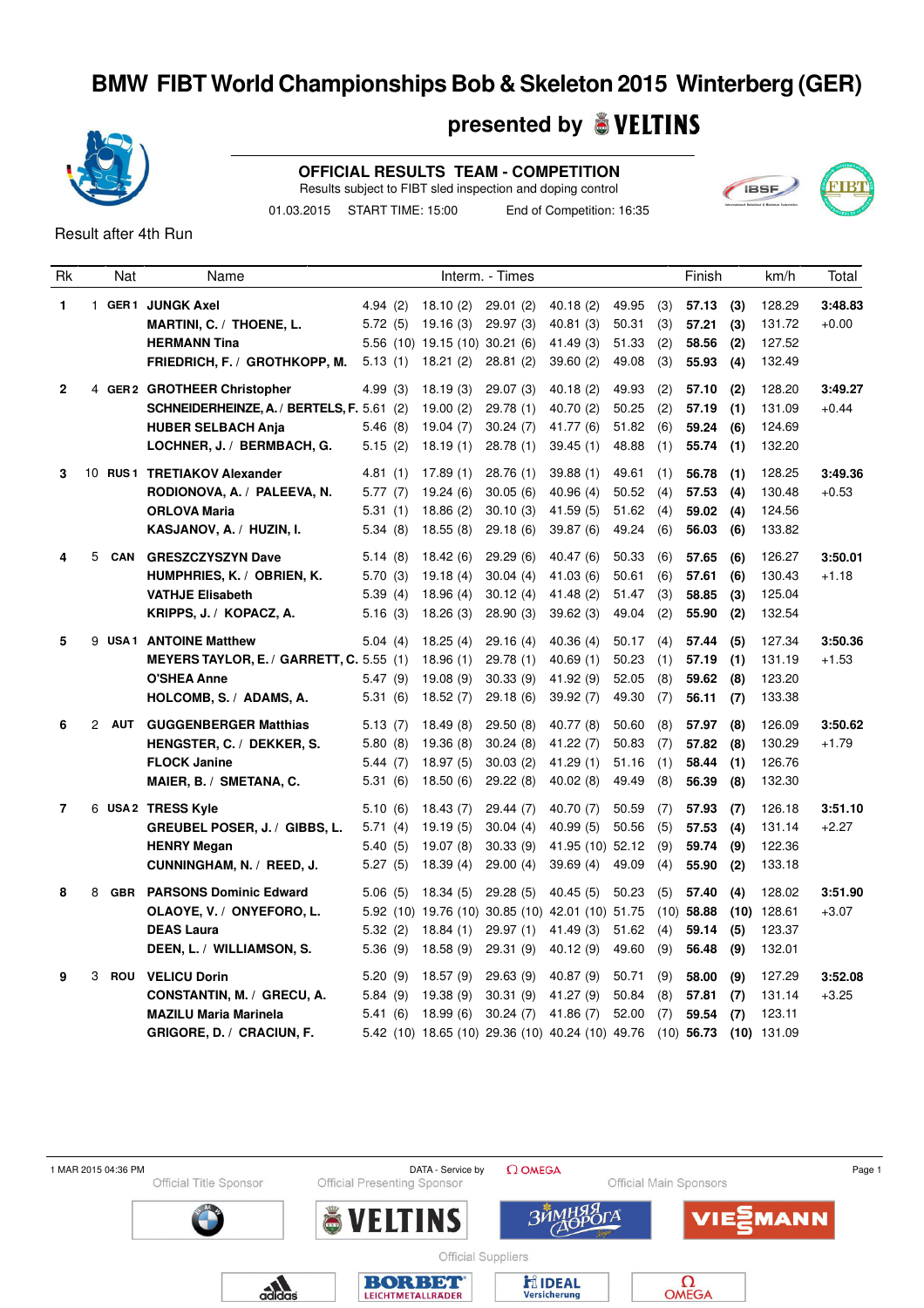#### **presented by**

**OFFICIAL RESULTS TEAM - COMPETITION**

Results subject to FIBT sled inspection and doping control

01.03.2015 START TIME: 15:00 End of Competition: 16:35

**IBSF** 

Result after 4th Run

| Rk | Nat | Name                                                                                                   |  | Interm. - Times |                                                                         |  | Finish | km/h | Total   |
|----|-----|--------------------------------------------------------------------------------------------------------|--|-----------------|-------------------------------------------------------------------------|--|--------|------|---------|
| 10 |     | 7 RUS2 CHUDINOV Sergei                                                                                 |  |                 | 5.93 (10) 19.75 (10) 30.96 (10) 42.35 (10) 52.27 (10) 59.58 (10) 126.49 |  |        |      | 3:53.43 |
|    |     | SERGEEVA, N. / SHOKSHUEVA, Y. 5.73 (6) 19.24 (6) 30.15 (7) 41.26 (8) 50.95 (9) 58.03 (9) 129.44        |  |                 |                                                                         |  |        |      | $+4.60$ |
|    |     | <b>KANAKINA Yulia</b>                                                                                  |  |                 | 5.36 (3) 18.92 (3) 30.17 (5) 41.86 (7) 52.15 (10) 59.86 (10) 120.96     |  |        |      |         |
|    |     | <b>STULNEV, A. / KONDRATENKO, V.</b> 5.26 (4) 18.39 (4) 29.00 (4) 39.72 (5) 49.14 (5) 55.96 (5) 133.23 |  |                 |                                                                         |  |        |      |         |

10 crews departed 10 crews ranked 0 crews disqualified

#### Lorenzo Mevio (SUI) Jury President **Race Director** Race Director 1 MAR 2015 04:36 PM DATA - Service by  $\Omega$  OMEGA Page 2<br>Official Title Sponsor Official Presenting Sponsor Official Main Sponsors 3<sub>MMH</sub>9 ага **MANN** ЛE Official Suppliers **F**il**IDEAL**<br>Versicherung  $\Omega_{\text{OMEGA}}$ BORBET  $a<sub>di</sub> **da g h g h h h h h h h h h h h h h h h h h h h h h h h h h h**$ LEICHTMETALLRADER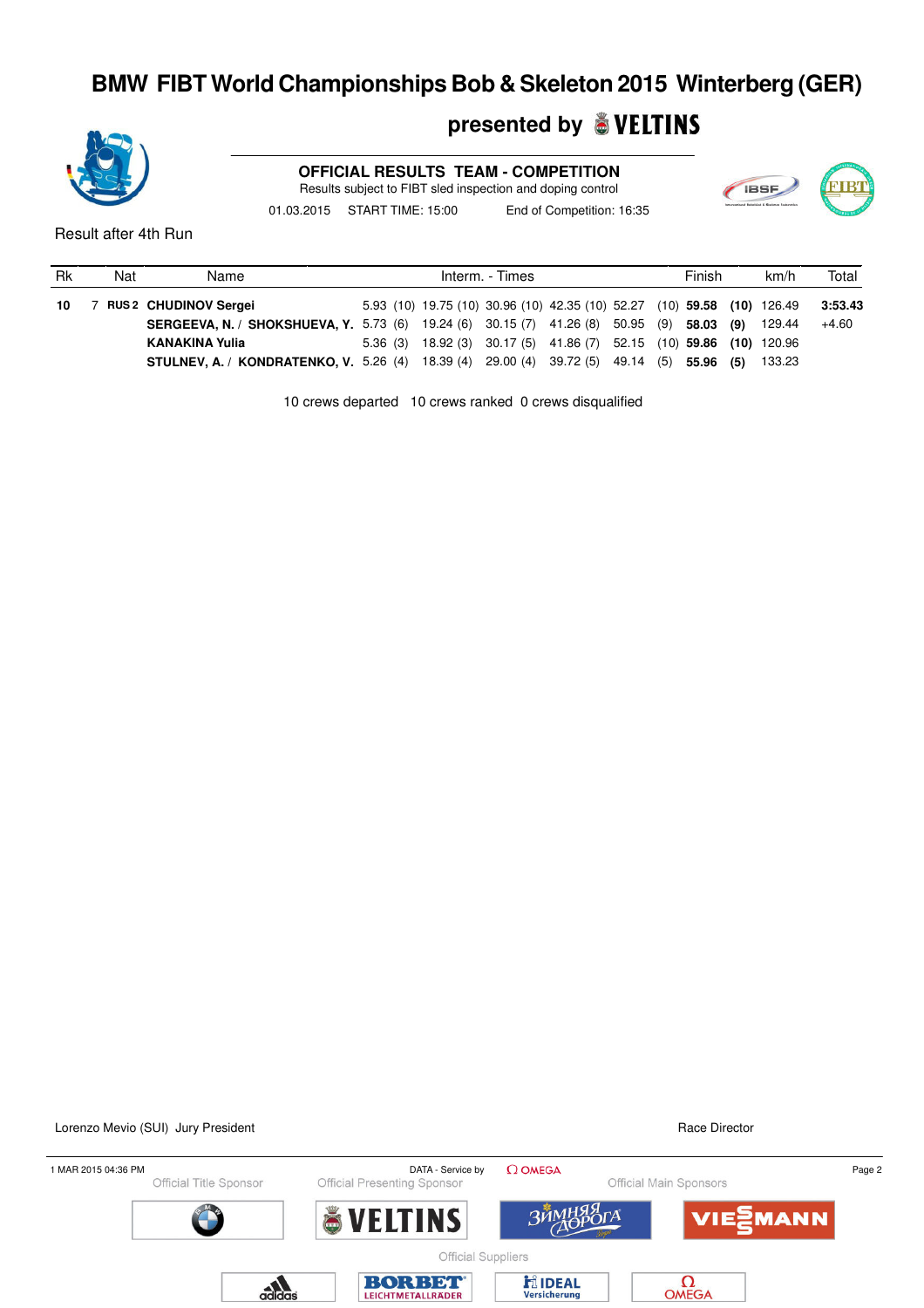|      |    |                      |                                   |                     |                        | presented by <b>WELTINS</b>                                |                           |                        |                |             |                  |         |
|------|----|----------------------|-----------------------------------|---------------------|------------------------|------------------------------------------------------------|---------------------------|------------------------|----------------|-------------|------------------|---------|
|      |    |                      |                                   |                     |                        | <b>OFFICIAL RESULTS Skeleton Men</b>                       |                           |                        |                |             |                  |         |
|      |    |                      |                                   |                     |                        | Results subject to FIBT sled inspection and doping control |                           |                        |                |             | <b>IBSF</b>      |         |
|      |    | Result after 4th Run | 06.03.2015                        |                     | START TIME: 10:00      |                                                            | End of Competition: 16:49 |                        |                |             |                  |         |
|      |    |                      |                                   |                     |                        |                                                            |                           |                        |                |             |                  |         |
| Rk   |    | Nat                  | Name                              |                     |                        | Interm. - Times                                            |                           |                        | Finish         |             | km/h             | Total   |
| 1    | 3  | <b>LAT</b>           | <b>DUKURS Martins</b>             | 4.89(3)             | 18.05(1)               | 28.75(1)                                                   | 39.55(1)                  | 49.03(1)               | 55.94          | (1)         | 131.96           | 3:43.23 |
|      |    |                      |                                   | 4.95(4)             | 18.16(5)               | 28.85(5)                                                   | 39.68(3)                  | 49.19 (2)              | 56.10          | (2)         | 131.67           | $+0.00$ |
|      |    |                      |                                   | 4.84(2)             | 17.83(1)               | 28.43(1)                                                   | 39.17(1)                  | 48.63(1)               | 55.51          | (1)         | 132.45           |         |
|      |    |                      |                                   | 4.88(3)             | 17.92(2)               | 28.51(1)                                                   | 39.27(1)                  | 48.77 (1)              | 55.68          | (1)         | 131.77           |         |
| 2    | 5  | <b>RUS</b>           | <b>TRETIAKOV Alexander</b>        | 4.87(2)             | 18.07(2)               | 28.84(2)                                                   | 39.72(2)                  | 49.28 (2)              | 56.24          | (2)         | 131.00           | 3:43.92 |
|      |    |                      |                                   | 4.84(1)             | 17.93(1)               | 28.66(1)                                                   | 39.52(1)                  | 49.03 (1)              | 55.97          | (1)         | 131.09           | $+0.69$ |
|      |    |                      |                                   | 4.78(1)             | 17.85(2)               | 28.53 (2)                                                  | 39.36 (2)                 | 48.88 (2)              | 55.79          | (2)         | 131.77           |         |
|      |    |                      |                                   | 4.77(1)             | 17.81(1)               | 28.53(2)                                                   | 39.39 (2)                 | 48.94 (2)              | 55.92          | (2)         | 131.00           |         |
| 3    | 2  | <b>LAT</b>           | <b>DUKURS Tomass</b>              | 5.01(6)             | 18.26(5)               | 29.03(5)                                                   | 39.89(4)                  | 49.47 (3)              | 56.45          | (3)         | 130.43           | 3:44.75 |
|      |    |                      |                                   | 4.98(5)             | 18.14(3)               | 28.83(3)                                                   | 39.65(2)                  | 49.25 (3)              | 56.28          | (3)         | 129.91           | $+1.52$ |
|      |    |                      |                                   | 4.96(5)             | 18.04(4)               | 28.66(3)                                                   | 39.44(3)                  | 48.96 (3)              | 55.92          | (3)         | 131.05           |         |
|      |    |                      |                                   | 4.99(7)             | 18.11(6)               | 28.75 (6)                                                  | 39.55(5)                  | 49.09 (4)              | 56.10          | (4)         | 130.62           |         |
| 4    | 6  | <b>RUS</b>           | <b>TREGYBOV Nikita</b>            | 5.05(13)            | 18.37(10)              | 29.19(7)                                                   | 40.09 (8)                 | 49.66 (7)              | 56.63          | (5)         | 130.81           | 3:45.39 |
|      |    |                      |                                   | 5.02(8)             | 18.25(7)               | 29.00(7)                                                   | 39.93(6)                  | 49.52 (6)              | 56.53          | (6)         | 130.19           | $+2.16$ |
|      |    |                      |                                   | 5.00(10)            | 18.20(10)              | 28.94(9)                                                   | 39.80(8)                  | 49.31 (6)              | 56.26          | (5)         | 131.43           |         |
|      |    |                      |                                   | 4.96(5)             | 18.07(5)               | 28.70 (4)                                                  | 39.45(3)                  | 48.97 (3)              | 55.97          | (3)         | 130.52           |         |
|      |    |                      |                                   |                     |                        |                                                            |                           |                        |                |             |                  |         |
| 5    | 9  | <b>GER</b>           | <b>GROTHEER Christopher</b>       | 5.02(8)             | 18.34(7)               | 29.14(6)                                                   | 40.05(6)                  | 49.65(5)               | 56.66          | (6)         | 130.01           | 3:45.53 |
|      |    |                      |                                   | 4.98(5)             | 18.15(4)               | 28.83(3)                                                   | 39.68(3)                  | 49.27 (4)              | 56.28          | (3)         | 129.91           | $+2.30$ |
|      |    |                      |                                   | 5.00(10)            | 18.20(10)              | 28.90(7)                                                   | 39.82 (9)                 | 49.42 (9)              | 56.42          | (9)         | 130.43           |         |
|      |    |                      |                                   | 4.99(7)             | 18.14(8)               | 28.80(7)                                                   | 39.63(7)                  | 49.18 (6)              | 56.17          | (5)         | 130.76           |         |
| 6    | 4  | <b>GER</b>           | <b>JUNGK Axel</b>                 | 4.92(4)             | 18.12(4)               | 28.91(3)                                                   | 39.83(3)                  | 49.49 (4)              | 56.54          | (4)         | 129.58           | 3:45.63 |
|      |    |                      |                                   | 4.90(2)             | 18.02(2)               | 28.75(2)                                                   | 39.70 (5)                 | 49.37 (5)              | 56.44          | (5)         | 128.98           | $+2.40$ |
|      |    |                      |                                   | 4.91(4)             | 18.06(5)               | 28.81(5)                                                   | 39.73 (6)                 | 49.34 (7)              | 56.38          | (7)         | 129.91           |         |
|      |    |                      |                                   | 4.89(4)             | 17.97(4)               | 28.70(4)                                                   | 39.60(6)                  | 49.21 (7)              | 56.27          | (9)         | 129.77           |         |
| 7    | 7  |                      | <b>GBR</b> PARSONS Dominic Edward |                     | $5.10(18)$ 18.46 (19)  | 29.27 (13)                                                 | 40.19(10)                 | 49.79 (10)             | 56.79          | (10)        | 130.34           | 3:45.99 |
|      |    |                      |                                   | 5.09(16)            | 18.37 (11)             | 29.15(8)                                                   | 40.09 (8)                 | 49.72 (11)             | 56.72          | (8)         | 129.91           | $+2.76$ |
|      |    |                      |                                   | 5.01(12)            | 18.15(6)               | 28.82(6)                                                   | 39.69(5)                  | 49.25(4)               | 56.23          | (4)         | 131.24           |         |
|      |    |                      |                                   | 5.00(9)             | 18.12(7)               | 28.80(7)                                                   | 39.66(8)                  | 49.24 (8)              | 56.25          | (7)         | 130.29           |         |
| 8    | 8  |                      | <b>KOR</b> YUN Sungbin            | 4.86(1)             | 18.09(3)               | 28.93(4)                                                   | 39.96(5)                  | 49.66 (7)              | 56.77          | (9)         | 128.80           | 3:46.09 |
|      |    |                      |                                   | 4.93(3)             | 18.19(6)               | 28.99(6)                                                   | 39.99 (7)                 | 49.67 (7)              | 56.77          | (11)        | 129.21           | $+2.86$ |
|      |    |                      |                                   | 4.86(3)             | 18.03(3)               | 28.76 (4)                                                  | 39.65(4)                  | 49.28 (5)              | 56.36          | (6)         | 129.77           |         |
|      |    |                      |                                   | 4.84(2)             | 17.93(3)               | 28.61(3)                                                   | 39.51(4)                  | 49.12 (5)              | 56.19          | (6)         | 129.63           |         |
| 9    | 13 |                      | <b>GER</b> von SCHLEINITZ Kilian  |                     | $5.12(21)$ 18.45(17)   | 29.20(9)                                                   | 40.09(8)                  | 49.69 (9)              | 56.72          | (8)         | 129.72           | 3:46.28 |
|      |    |                      |                                   | 5.19(25)            | 18.57 (24)             | 29.33(19)                                                  | 40.21 (16)                | 49.77 (14)             | 56.79          | (13)        | 130.15           | $+3.05$ |
|      |    |                      |                                   | 5.11(25)            | 18.36 (17)             | 29.10(15)                                                  | 39.94 (11)                | 49.49 (10)             | 56.51          | (10)        | 130.76           |         |
|      |    |                      |                                   | 5.06(16)            | 18.22(10)              | 28.89 (9)                                                  | 39.71 (9)                 | 49.26 (9)              | 56.26          | (8)         | 130.57           |         |
|      |    |                      |                                   |                     |                        |                                                            |                           |                        |                |             |                  |         |
| 1010 |    |                      | <b>RUS</b> CHUDINOV Sergei        | 5.04(9)<br>5.10(17) | 18.39(12)              | 29.30 (16)                                                 | 40.29(13)                 | 50.01(15)              | 57.14          | (16)        | 128.15           | 3:46.50 |
|      |    |                      |                                   | 4.98(8)             | 18.42 (16)<br>18.19(9) | 29.22(16)<br>28.91(8)                                      | 40.09(8)<br>39.76 (7)     | 49.67 (7)<br>49.34 (7) | 56.68<br>56.38 | (7)         | 130.01<br>130.29 | $+3.27$ |
|      |    |                      |                                   | 4.98(6)             | 18.17(9)               | 28.89(9)                                                   |                           | 39.73 (10) 49.29 (10)  | 56.30          | (7)<br>(10) | 130.81           |         |
|      |    |                      |                                   |                     |                        |                                                            |                           |                        |                |             |                  |         |

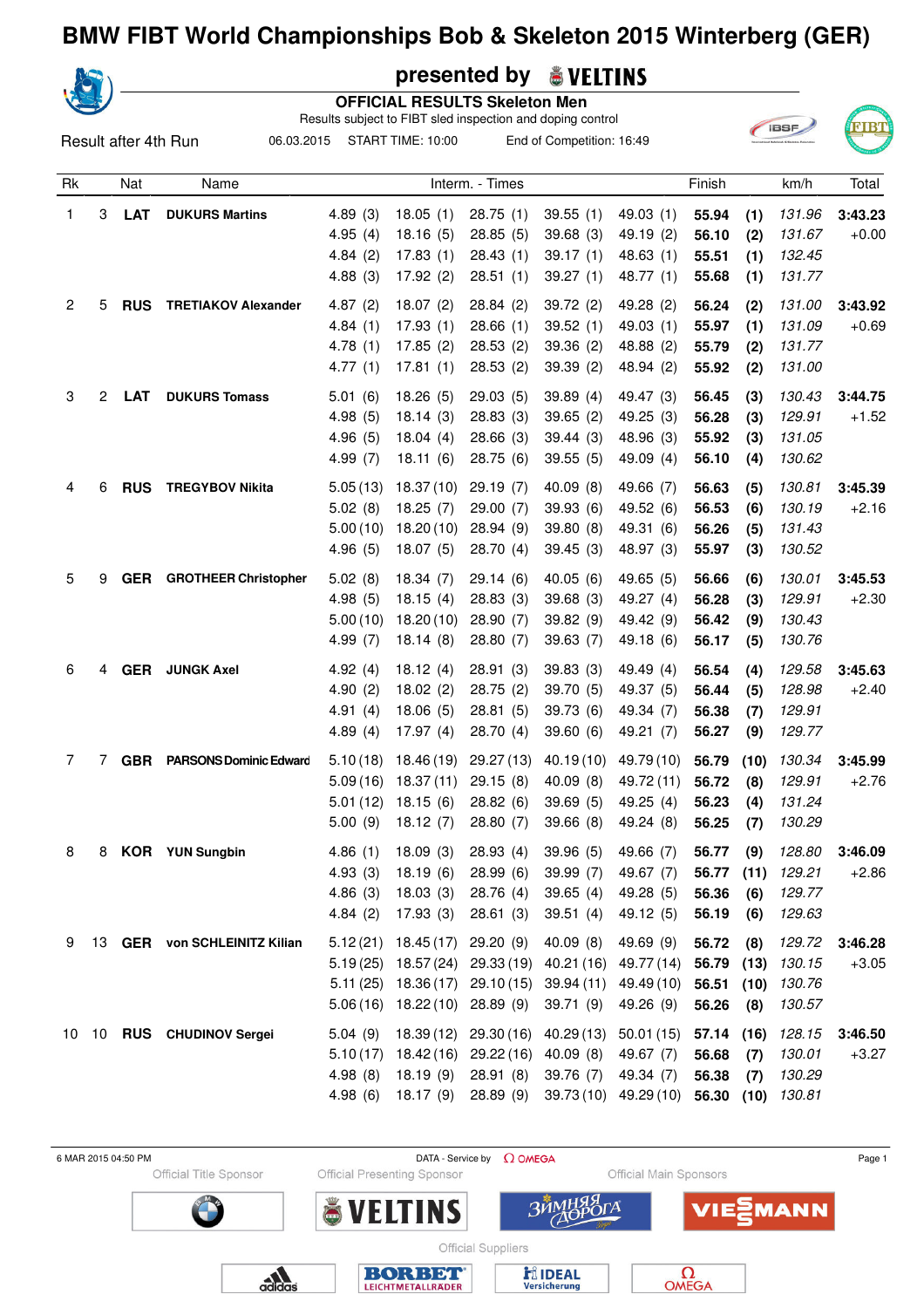

|                 |    |                      |                                 |                     | presented by                   |                                      | <b>S</b> VELTINS                                                                                                                                 |                                                |                |              |                   |                    |
|-----------------|----|----------------------|---------------------------------|---------------------|--------------------------------|--------------------------------------|--------------------------------------------------------------------------------------------------------------------------------------------------|------------------------------------------------|----------------|--------------|-------------------|--------------------|
|                 |    |                      |                                 |                     |                                | <b>OFFICIAL RESULTS Skeleton Men</b> |                                                                                                                                                  |                                                |                |              |                   |                    |
|                 |    | Result after 4th Run | 06.03.2015                      |                     | START TIME: 10:00              |                                      | Results subject to FIBT sled inspection and doping control<br>End of Competition: 16:49                                                          |                                                |                |              | <b>IBSF</b>       | TB.                |
|                 |    |                      |                                 |                     |                                |                                      |                                                                                                                                                  |                                                |                |              |                   |                    |
| Rk              |    | Nat                  | Name                            |                     |                                | Interm. - Times                      |                                                                                                                                                  |                                                | Finish         |              | km/h              | Total              |
| 11              | 11 | <b>CAN</b>           | <b>GRESZCZYSZYN Dave</b>        |                     | 5.11 (20) 18.43 (15) 29.19 (7) |                                      | 40.05(6)                                                                                                                                         | 49.65 (5)                                      | 56.71          | (7)          | 129.96            | 3:46.61            |
|                 |    |                      |                                 | 5.14(21)            | 18.45 (18)                     | 29.21 (14)                           | 40.09(8)                                                                                                                                         | 49.70 (9)                                      | 56.76          | (10)         | 129.82            | $+3.38$            |
|                 |    |                      |                                 | 5.12(26)            | 18.39(21)                      | 29.11 (16)                           | 39.97(12)                                                                                                                                        | 49.55 (12)                                     | 56.57          | (11)         | 130.43            |                    |
|                 |    |                      |                                 | 5.08(17)            | 18.33 (18)                     | 29.04 (15)                           | 39.89(12)                                                                                                                                        | 49.49 (11)                                     | 56.57          | (11)         | 129.68            |                    |
| 12              | 1. |                      | <b>USA</b> ANTOINE Matthew      |                     | $5.09(16)$ 18.43(15)           | 29.26 (12)                           | 40.20(11)                                                                                                                                        | 49.82 (11)                                     | 56.85          | (11)         | 130.29            | 3:46.89            |
|                 |    |                      |                                 | 5.08(15)            | 18.37 (11)                     | 29.17 (10)                           | 40.09(8)                                                                                                                                         | 49.71 (10)                                     | 56.78          | (12)         | 129.63            | $+3.66$            |
|                 |    |                      |                                 | 5.02(13)            | 18.25 (13)                     | 29.02(11)                            | 39.93(10)                                                                                                                                        | 49.54 (11)                                     | 56.61          | (12)         | 130.15            |                    |
|                 |    |                      |                                 | 5.02(11)            | 18.24 (11)                     | 29.01(11)                            | 39.90(13)                                                                                                                                        | 49.56 (14)                                     | 56.65          | (14)         | 129.49            |                    |
| 13              | 14 |                      | <b>RUS</b> KULIKOV Pavel        | 5.12(21)            | 18.49 (21)                     | 29.34 (20)                           | 40.29 (13)                                                                                                                                       | 49.92 (12)                                     | 56.96          | (12)         | 129.63            | 3:47.23            |
|                 |    |                      |                                 | 5.06(11)            | 18.35(10)                      | 29.16(9)                             |                                                                                                                                                  | 40.12 (13) 49.74 (12)                          | 56.75          | (9)          | 130.24            | $+4.00$            |
|                 |    |                      |                                 | 5.10(23)            | 18.42 (25)                     | 29.22 (22)                           |                                                                                                                                                  | 40.16 (19) 49.76 (16)                          | 56.78          | (14)         | 130.38            |                    |
|                 |    |                      |                                 | 5.03(12)            | 18.28 (15)                     | 29.09(17)                            | 40.07 (16)                                                                                                                                       | 49.71 (16)                                     | 56.74          | (15)         | 130.10            |                    |
| 14              | 15 | <b>JPN</b>           | <b>TAKAHASHI Hiroatsu</b>       | 5.14(23)            | 18.53 (24)                     | 29.37 (21)                           | 40.36(18)                                                                                                                                        | 50.02(16)                                      | 57.11          | (13)         | 129.07            | 3:47.38            |
|                 |    |                      |                                 | 5.15(22)            | 18.47 (20)                     | 29.24(17)                            | 40.19(15)                                                                                                                                        | 49.81 (15)                                     | 56.86          | (15)         | 129.58            | $+4.15$            |
|                 |    |                      |                                 | 5.08(19)            | 18.38 (19)                     | 29.16(18)                            | 40.11 (17)                                                                                                                                       | 49.75 (15)                                     | 56.80          | (15)         | 129.87            |                    |
|                 |    |                      |                                 | 5.08(17)            | 18.28 (15)                     | 29.01(11)                            | 39.92(14)                                                                                                                                        | 49.54 (13)                                     | 56.61          | (13)         | 130.01            |                    |
| 15              | 17 |                      | <b>USA TRESS Kyle</b>           | 5.10(18)            | 18.45 (17)                     | 29.30 (16)                           | 40.30(15)                                                                                                                                        | 50.00(14)                                      | 57.13          | (15)         | 128.34            | 3:47.45            |
|                 |    |                      |                                 | 5.11(20)            | 18.44(17)                      | 29.21 (14)                           | 40.11 (12)                                                                                                                                       | 49.76 (13)                                     | 56.85          | (14)         | 128.66            | $+4.22$            |
|                 |    |                      |                                 | 5.08(19)            | 18.39 (21)                     | 29.16(18)                            | 40.07 (15)                                                                                                                                       | 49.76 (16)                                     | 56.88          | (17)         | 129.03            |                    |
|                 |    |                      |                                 | 5.05(15)            | 18.27 (13)                     | 29.01(11)                            | 39.88(11)                                                                                                                                        | 49.52 (12)                                     | 56.59          | (12)         | 129.31            |                    |
|                 | 23 | <b>GER</b>           | <b>ROSENBERGER Martin</b>       |                     |                                |                                      |                                                                                                                                                  |                                                |                |              |                   |                    |
| 16              |    |                      |                                 | 5.04(9)<br>5.07(14) | 18.36(8)<br>18.38 (13)         | 29.20(9)<br>29.19 (12)               |                                                                                                                                                  | 40.20 (11) 49.99 (13)<br>40.18 (14) 49.88 (16) | 57.12<br>56.97 | (14)<br>(16) | 128.15<br>128.84  | 3:47.57<br>$+4.34$ |
|                 |    |                      |                                 | 5.02(13)            | 18.26 (14)                     | 29.04 (12)                           | 39.99 (14)                                                                                                                                       | 49.64 (13)                                     | 56.73          | (13)         | 129.58            |                    |
|                 |    |                      |                                 | 5.00(9)             | 18.24(11)                      | 29.03 (14)                           |                                                                                                                                                  | 39.98 (15) 49.64 (15)                          | 56.75          | (16)         | 129.03            |                    |
|                 |    |                      |                                 |                     |                                |                                      |                                                                                                                                                  |                                                |                |              |                   |                    |
| 17 <sup>7</sup> | 28 | <b>SUI</b>           | <b>ROHRER Marco</b>             |                     |                                |                                      | 5.05 (13) 18.38 (11) 29.27 (13) 40.35 (17) 50.07 (17) 57.19 (17) 128.20                                                                          |                                                |                |              |                   | 3:48.04            |
|                 |    |                      |                                 |                     |                                |                                      | 5.05 (9) 18.33 (8) 29.17 (10) 40.21 (16) 49.90 (17) 56.98 (17) 129.07<br>5.03 (15) 18.32 (16) 29.22 (22) 40.29 (24) 49.98 (24) 57.04 (22) 129.58 |                                                |                |              |                   | +4.81              |
|                 |    |                      |                                 |                     |                                |                                      | 5.03 (12) 18.27 (13) 29.07 (16) 40.07 (16) 49.74 (17)                                                                                            |                                                |                |              | 56.83 (17) 129.82 |                    |
|                 |    |                      |                                 |                     |                                |                                      |                                                                                                                                                  |                                                |                |              |                   |                    |
|                 |    |                      | 18 16 AUT MAIER Raphael         |                     |                                |                                      | 5.22 (28) 18.69 (28) 29.60 (28) 40.63 (26) 50.30 (25) 57.32                                                                                      |                                                |                |              | $(20)$ 129.82     | 3:48.22            |
|                 |    |                      |                                 |                     |                                |                                      | 5.24 (29) 18.63 (26) 29.46 (24) 40.46 (21) 50.11 (21) 57.14 (20) 129.87                                                                          |                                                |                |              |                   | $+4.99$            |
|                 |    |                      |                                 |                     |                                |                                      | 5.17 (27) 18.51 (27) 29.28 (24) 40.27 (23) 49.90 (21) 56.93 (18) 130.15                                                                          |                                                |                |              |                   |                    |
|                 |    |                      |                                 |                     |                                |                                      | 5.18 (20) 18.49 (20) 29.26 (20) 40.19 (18) 49.81 (18) 56.83 (17)                                                                                 |                                                |                |              | 130.57            |                    |
|                 |    |                      | 19 12 AUT GUGGENBERGER Matthias | 5.04(9)             |                                |                                      | 18.46 (19) 29.41 (23) 40.47 (21) 50.18 (19) 57.32 (20)                                                                                           |                                                |                |              | 128.15            | 3:48.38            |
|                 |    |                      |                                 |                     |                                |                                      | 5.06 (11) 18.40 (14) 29.26 (18) 40.30 (18) 50.00 (18) 57.10                                                                                      |                                                |                |              | $(18)$ 128.89     | $+5.15$            |
|                 |    |                      |                                 |                     |                                |                                      | 5.03 (15) 18.29 (15) 29.12 (17) 40.14 (18) 49.84 (18) 56.95                                                                                      |                                                |                | (19)         | 128.98            |                    |
|                 |    |                      |                                 |                     |                                |                                      | 5.03 (12) 18.28 (15) 29.14 (18) 40.20 (19) 49.91 (19) 57.01 (19)                                                                                 |                                                |                |              | 129.31            |                    |
|                 |    |                      | 20 24 CAN MARTINEAU Barrett     |                     |                                |                                      | 5.09 (16) 18.52 (23) 29.47 (25) 40.53 (25) 50.23 (21) 57.28                                                                                      |                                                |                |              | $(18)$ 129.44     | 3:48.72            |
|                 |    |                      |                                 |                     |                                |                                      | $5.10(17)$ 18.53 (23) 29.43 (23) 40.47 (22) 50.10 (20)                                                                                           |                                                | 57.10          |              | $(18)$ 129.91     | $+5.49$            |
|                 |    |                      |                                 |                     |                                |                                      | 5.06 (17) 18.39 (21) 29.35 (26) 40.49 (26) 50.20 (27)                                                                                            |                                                | 57.27 (27)     |              | 129.35            |                    |
|                 |    |                      |                                 |                     |                                |                                      | 5.08 (17) 18.35 (19) 29.18 (19) 40.30 (20) 50.01 (20) 57.07 (20) 129.58                                                                          |                                                |                |              |                   |                    |

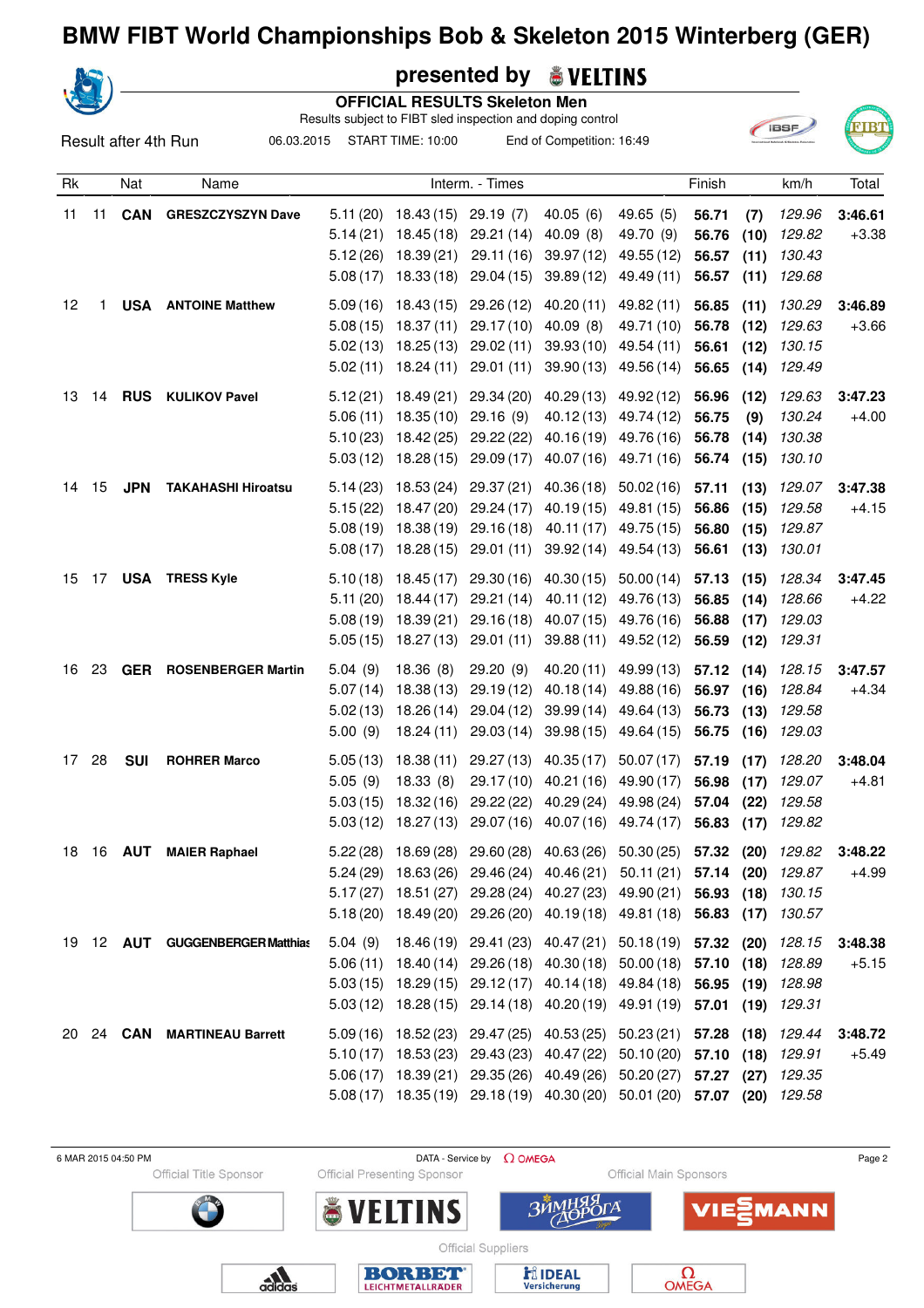

**presented by**

|    |       |                      |                                |                      |                         | <b>OFFICIAL RESULTS Skeleton Men</b><br>Results subject to FIBT sled inspection and doping control                               |                                             |                         |            |      |                  |         |
|----|-------|----------------------|--------------------------------|----------------------|-------------------------|----------------------------------------------------------------------------------------------------------------------------------|---------------------------------------------|-------------------------|------------|------|------------------|---------|
|    |       | Result after 4th Run | 06.03.2015                     |                      | START TIME: 10:00       |                                                                                                                                  | End of Competition: 16:49                   |                         |            |      | <b>IBSF</b>      | гня     |
| Rk |       | Nat                  | Name                           |                      |                         | Interm. - Times                                                                                                                  |                                             |                         | Finish     |      | km/h             | Total   |
| 21 | 18    | <b>ITA</b>           | <b>GASPARI Mattia</b>          | 5.14 (23)            | 18.54 (25)              | 29.45 (24)                                                                                                                       |                                             | 40.52 (24) 50.25 (23)   | 57.33      | (22) | 128.98           | 2:51.66 |
|    |       |                      |                                | 5.20(26)             | 18.63 (26)              | 29.51(25)                                                                                                                        | 40.54 (24)                                  | 50.22(22)               | 57.28      | (21) | 129.17           |         |
|    |       |                      |                                | 5.06(17)             | 18.40(24)               | 29.28 (24)                                                                                                                       | 40.31 (25)                                  | 49.98 (24)              | 57.05      | (23) | 129.31           |         |
| 22 | 19    |                      | <b>GBR</b> SWIFT David Michael | 5.00(5)              | 18.31(6)                | 29.20 (9)                                                                                                                        | 40.34 (16)                                  | 50.13(18)               | 57.30      | (19) | 127.11           | 2:51.67 |
|    |       |                      |                                | 5.01(7)              | 18.51(21)               | 29.53(27)                                                                                                                        | 40.66 (28)                                  | 50.41 (28)              | 57.56      | (28) | 128.15           |         |
|    |       |                      |                                | 4.96(5)              | 18.18(8)                | 28.98(10)                                                                                                                        | 39.98 (13)                                  | 49.68 (14)              | 56.81      | (16) | 128.06           |         |
| 23 | 21    | <b>CAN</b>           | <b>NEUFELDT Evan</b>           | 5.01(6)              | 18.36(8)                | 29.29(15)                                                                                                                        | 40.45 (20)                                  | 50.28(24)               | 57.53      | (25) | 127.11           | 2:51.85 |
|    |       |                      |                                | 5.05(9)              | 18.34(9)                | 29.20(13)                                                                                                                        | 40.30 (18)                                  | 50.09(19)               | 57.29      | (22) | 127.56           |         |
|    |       |                      |                                | 4.99(9)              | 18.20(10)               | 29.04(12)                                                                                                                        | 40.10(16)                                   | 49.85 (19)              | 57.03      | (21) | 128.29           |         |
| 24 | -27   |                      | <b>KOR</b> LEE Hansin          | 5.14(23)             | 18.51 (22)              | 29.40 (22)                                                                                                                       | 40.47 (21)                                  | 50.24(22)               | 57.44      | (24) | 126.84           | 2:51.93 |
|    |       |                      |                                | 5.15(22)             | 18.52 (22)              | 29.37 (20)                                                                                                                       | 40.45 (20)                                  | 50.24(23)               | 57.40      | (23) | 127.52           |         |
|    |       |                      |                                | 5.08(19)             | 18.38(19)               | 29.20(21)                                                                                                                        | 40.23 (22)                                  | 49.95 (22)              | 57.09      | (24) | 128.61           |         |
|    |       |                      |                                |                      |                         |                                                                                                                                  |                                             |                         |            |      |                  |         |
| 25 | 26    | <b>SUI</b>           | <b>AUDERSET Ronald</b>         | 5.14(23)             | 18.61 (26)              | 29.58 (26)                                                                                                                       | 40.69(27)                                   | 50.44(27)               | 57.59      | (26) | 128.06           | 2:52.14 |
|    |       |                      |                                | 5.15(22)<br>5.10(23) | 18.61 (25)<br>18.37(18) | 29.51(25)<br>29.18 (20)                                                                                                          | 40.56 (26)<br>40.16 (19)                    | 50.35(26)<br>49.87 (20) | 57.54      | (26) | 127.29<br>128.57 |         |
|    |       |                      |                                |                      |                         |                                                                                                                                  |                                             |                         | 57.01      | (20) |                  |         |
| 26 | 20    | <b>ITA</b>           | <b>CECCHINI Joseph Luke</b>    | 5.04(9)              | 18.39(12)               | 29.33 (19)                                                                                                                       |                                             | 40.51 (23) 50.36 (26)   | 57.60      | (27) | 126.31           | 2:52.33 |
|    |       |                      |                                | 5.06(11)             | 18.41(15)               | 29.38(21)                                                                                                                        | 40.55(25)                                   | 50.34(25)               | 57.54      | (26) | 127.29           |         |
|    |       |                      |                                | 4.97(7)              | 18.16(7)                | 29.04 (12)                                                                                                                       | 40.16 (19)                                  | 49.97 (23)              | 57.19      | (25) | 127.20           |         |
| 27 | 25    | <b>AUS</b>           | <b>FARROW John</b>             | 5.29(33)             | 18.80 (30)              | 29.77 (30)                                                                                                                       | 40.86 (30)                                  | 50.59(29)               | 57.69      | (28) | 128.61           | 2:52.41 |
|    |       |                      |                                | 5.30(33)             | 18.76 (31)              | 29.65(30)                                                                                                                        | 40.65(27)                                   | 50.39(27)               | 57.52      | (25) | 127.97           |         |
|    |       |                      |                                | 5.32(32)             | 18.71 (31)              | 29.53 (30)                                                                                                                       | 40.50 (27)                                  | 50.15(26)               | 57.20      | (26) | 129.87           |         |
| 28 | 29    | <b>AUS</b>           | <b>TIMMINGS Nicholas</b>       | 5.06(15)             | 18.41(14)               | 29.30(16)                                                                                                                        |                                             | $40.40(19)$ 50.18(19)   | 57.35      | (23) | 127.65           | 2:52.59 |
|    |       |                      |                                | 5.10(17)             | 18.46 (19)              | 29.38(21)                                                                                                                        | 40.49 (23)                                  | 50.29(24)               | 57.48      | (24) | 127.34           |         |
|    |       |                      |                                | 5.08(19)             | 18.45 (26)              | 29.41 (27)                                                                                                                       | 40.60 (28)                                  | 50.51(29)               | 57.76      | (29) | 126.76           |         |
| 29 | 30    |                      | <b>ROU</b> VELICU Dorin        | 5.27 (32)            |                         | 18.76 (29) 29.72 (29) 40.80 (29) 50.62 (30) 57.81                                                                                |                                             |                         |            | (30) | 127.29           | 2:53.04 |
|    |       |                      |                                |                      |                         | 5.21 (27) 18.69 (29) 29.69 (32) 40.84 (32) 50.65 (31) 57.86 (30) 127.07                                                          |                                             |                         |            |      |                  |         |
|    |       |                      |                                |                      |                         | 5.18 (28) 18.58 (29) 29.51 (29) 40.60 (28) 50.29 (28) 57.37 (28) 128.98                                                          |                                             |                         |            |      |                  |         |
|    |       |                      |                                |                      |                         |                                                                                                                                  |                                             |                         |            |      |                  |         |
|    | 30 31 | <b>ESP</b>           | <b>MIRAMBELL Ander</b>         |                      |                         | 5.24 (29) 18.80 (30) 29.83 (31) 40.96 (32) 50.71 (32) 57.85 (32) 128.34<br>5.21 (27) 18.67 (28) 29.64 (29) 40.82 (31) 50.64 (30) |                                             |                         | 57.87 (31) |      | 127.02           | 2:53.50 |
|    |       |                      |                                |                      |                         | 5.28 (31) 18.74 (32) 29.68 (31) 40.84 (31) 50.61 (31) 57.78 (30)                                                                 |                                             |                         |            |      | 128.11           |         |
|    |       |                      |                                |                      |                         |                                                                                                                                  |                                             |                         |            |      |                  |         |
|    |       |                      | 31 32 NZL THORNBURY Rhys       |                      |                         | 5.20 (27) 18.66 (27) 29.58 (26) 40.74 (28) 50.55 (28) 57.76 (29)                                                                 |                                             |                         |            |      | 126.98           | 2:53.64 |
|    |       |                      |                                |                      |                         | 5.24 (29) 18.70 (30) 29.62 (28) 40.80 (30) 50.65 (31) 57.95 (32)                                                                 |                                             |                         |            |      | 126.22           |         |
|    |       |                      |                                |                      |                         | 5.18 (28) 18.56 (28) 29.44 (28) 40.69 (30) 50.52 (30) 57.93 (31) 125.26                                                          |                                             |                         |            |      |                  |         |
|    | 32 34 |                      | <b>BUL BANGIEV Marin</b>       |                      | $5.47(34)$ 19.15 (34)   |                                                                                                                                  | 30.24 (33) 41.52 (33) 51.51 (33) 58.94 (33) |                         |            |      | 124.65           | 2:56.77 |
|    |       |                      |                                |                      | $5.52(34)$ 19.20 (33)   |                                                                                                                                  | 30.30 (33) 41.61 (33) 51.59 (33) 59.04      |                         |            | (33) | 124.43           |         |
|    |       |                      |                                |                      | $5.44(33)$ 19.02 (33)   |                                                                                                                                  | 30.08 (33) 41.42 (33) 51.41 (33) 58.79 (33) |                         |            |      | 125.69           |         |
|    | 33 33 |                      | <b>BRA</b> HENKE Gustavo       |                      |                         | 5.24 (29) 19.01 (33) 30.31 (34) 41.73 (34) 52.04 (34) 59.93 (34)                                                                 |                                             |                         |            |      | 117.45           | 2:59.80 |
|    |       |                      |                                |                      |                         | 5.27 (31) 19.34 (34) 31.15 (34) 43.21 (34) 53.60 (34) 1:01.27 (34)                                                               |                                             |                         |            |      | 121.04           |         |
|    |       |                      |                                |                      |                         | 5.20 (30) 18.68 (30) 29.77 (32) 41.11 (32) 51.15 (32) 58.60 (32) 124.22                                                          |                                             |                         |            |      |                  |         |

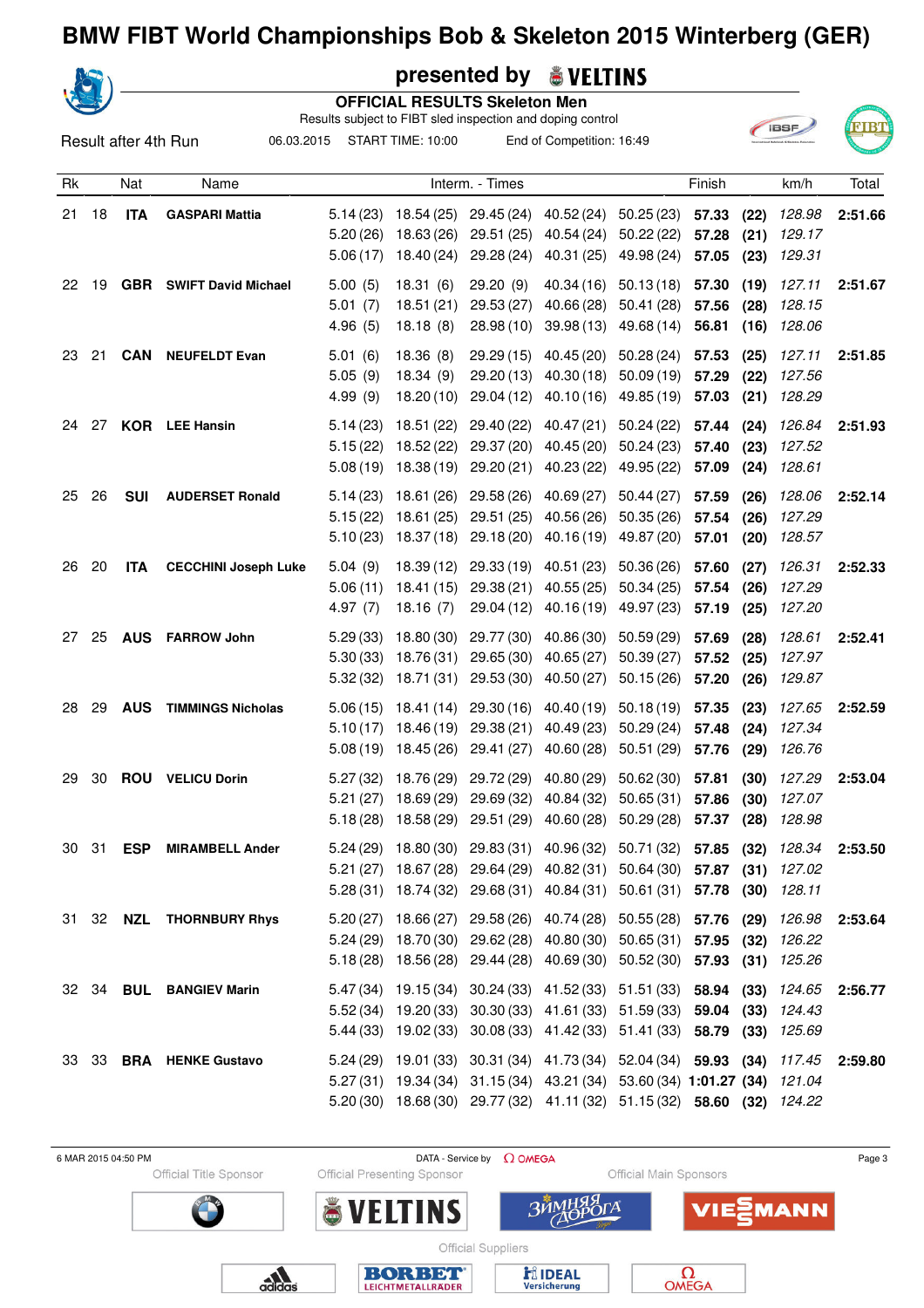|                      |  | presented by <b>WELTINS</b>                                                                        |                 |                                   |          |                   |            |                           |  |       |             |        |  |
|----------------------|--|----------------------------------------------------------------------------------------------------|-----------------|-----------------------------------|----------|-------------------|------------|---------------------------|--|-------|-------------|--------|--|
|                      |  | <b>OFFICIAL RESULTS Skeleton Men</b><br>Results subject to FIBT sled inspection and doping control |                 |                                   |          |                   |            |                           |  |       | <b>IBSF</b> |        |  |
| Result after 4th Run |  |                                                                                                    |                 | 06.03.2015                        |          | START TIME: 10:00 |            | End of Competition: 16:49 |  |       |             |        |  |
| Rk                   |  | Nat                                                                                                | Name            | Finish<br>Interm. - Times<br>km/h |          |                   |            |                           |  |       |             | Total  |  |
|                      |  | GBR                                                                                                | <b>SMITH Ed</b> |                                   | 5.26(31) | 18.89 (32)        | 29.88 (32) | 40.94 (31) 50.69 (31)     |  | 57.81 | (30)        | 128.20 |  |

34 sleds entered 33 sleds ranked 0 sleds disqualified

5.27 (31) 18.77 (32) 29.67 (31) 40.75 (29) 50.45 (29) **57.56 (28)** 128.70

**DNS**

Daniel Schlatter (SUI) Jury President National Schlatter (SUI) Jury President National Research 1990 and Heiko Friedrich (GER) Race Director 6 MAR 2015 04:50 PM  $\blacksquare$  Page 4 Official Title Sponsor **Official Presenting Sponsor** Official Main Sponsors ЗИМНЯЯ **VELTINS**  $TIE$ MANN  $\bar{\bullet}$ Official Suppliers FL IDEAL<br>Versicherung  $\Omega_{\text{OMEGA}}$  $\frac{1}{\text{adidas}}$ BORBET

LEICHTMETALLRADER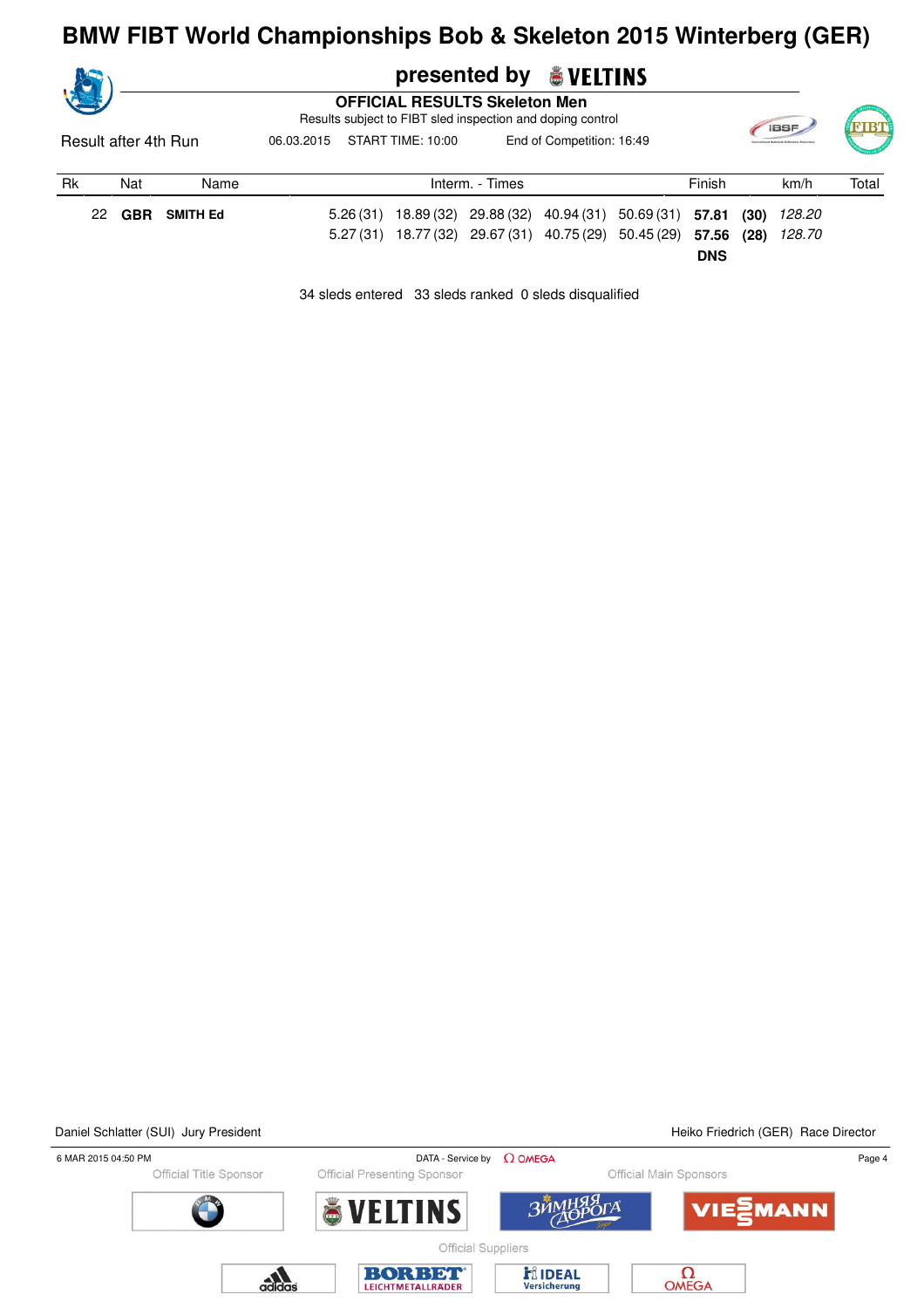|    |                |                      |                                |                                                                          |                       | presented by                           | <b>&amp; VELTINS</b>                        |                       |            |      |             |         |
|----|----------------|----------------------|--------------------------------|--------------------------------------------------------------------------|-----------------------|----------------------------------------|---------------------------------------------|-----------------------|------------|------|-------------|---------|
|    |                |                      |                                |                                                                          |                       | <b>OFFICIAL RESULTS Skeleton Women</b> |                                             |                       |            |      |             |         |
|    |                | Result after 4th Run |                                | Results subject to FIBT sled inspection and doping control<br>07.03.2015 | START TIME: 11:05     |                                        | End of Competition: 12:20                   |                       |            |      | <b>IBSF</b> |         |
| Rk |                | Nat                  | Name                           |                                                                          |                       | Interm. - Times                        |                                             |                       | Finish     |      | km/h        | Total   |
| 1  | 2              | <b>GBR</b>           | <b>YARNOLD Lizzy</b>           | 5.42(11)                                                                 | 18.95(7)              | 29.82(4)                               | 40.79 (3)                                   | 50.42(2)              | 57.44      | (1)  | 130.19      | 3:49.95 |
|    |                |                      |                                | 5.44(13)                                                                 | 18.97(8)              | 29.86(5)                               | 40.88(3)                                    | 50.54(3)              | 57.62      | (1)  | 129.40      | $+0.00$ |
|    |                |                      |                                | 5.44(14)                                                                 | 18.92(10)             | 29.77(4)                               | 40.74(2)                                    | 50.40(1)              | 57.47      | (1)  | 129.44      |         |
|    |                |                      |                                | 5.41(10)                                                                 | 18.86(7)              | 29.72 (5)                              | 40.66(3)                                    | 50.33(2)              | 57.42      | (1)  | 129.07      |         |
| 2  | 16             |                      | <b>GER</b> LOELLING Jacqueline | 5.65(22)                                                                 | 19.29 (20)            | 30.17(17)                              | 41.08(6)                                    | 50.65(4)              | 57.64      | (3)  | 130.90      | 3:50.62 |
|    |                |                      |                                | 5.63(21)                                                                 | 19.29 (21)            | 30.22(20)                              | 41.17(11)                                   | 50.78(5)              | 57.81      | (4)  | 130.29      | $+0.67$ |
|    |                |                      |                                | 5.66(22)                                                                 | 19.27 (20)            | 30.14(18)                              | 41.04 (10)                                  | 50.63(6)              | 57.67      | (4)  | 130.24      |         |
|    |                |                      |                                | 5.66(18)                                                                 | 19.23(18)             | 30.06(15)                              | 40.93 (11)                                  | 50.50(4)              | 57.50      | (2)  | 130.38      |         |
| 3  | 9              | <b>CAN</b>           | <b>VATHJE Elisabeth</b>        | 5.31(3)                                                                  | 18.78(2)              | 29.66(1)                               | 40.66(1)                                    | 50.35(1)              | 57.45      | (2)  | 128.89      | 3:50.74 |
|    |                |                      |                                | 5.34(4)                                                                  | 18.80(2)              | 29.67(2)                               | 40.72(1)                                    | 50.52(2)              | 57.68      | (2)  | 127.84      | $+0.79$ |
|    |                |                      |                                | 5.33(4)                                                                  | 18.89(7)              | 29.88 (7)                              | 40.98 (8)                                   | 50.73(8)              | 57.89      | (8)  | 127.79      |         |
|    |                |                      |                                | 5.33(4)                                                                  | 18.80(5)              | 29.70 (4)                              | 40.77 (4)                                   | 50.53(5)              | 57.72      | (7)  | 127.43      |         |
| 4  | 12             | <b>CAN</b>           | <b>CHANNELL Jane</b>           | 5.27(2)                                                                  | 18.75(1)              | 29.66(1)                               | 40.75(2)                                    | 50.53(3)              | 57.75      | (5)  | 127.52      | 3:50.80 |
|    |                |                      |                                | 5.24(1)                                                                  | 18.69(1)              | 29.63(1)                               | 40.73(2)                                    | 50.49(1)              | 57.70      | (3)  | 127.93      | $+0.85$ |
|    |                |                      |                                | 5.30(3)                                                                  | 18.74(2)              | 29.66(2)                               | 40.76(4)                                    | 50.57(5)              | 57.79      | (6)  | 127.25      |         |
|    |                |                      |                                | 5.22(1)                                                                  | 18.58(1)              | 29.44(1)                               | 40.49(1)                                    | 50.30(1)              | 57.56      | (3)  | 126.71      |         |
| 5  | 4              | <b>GER</b>           | <b>HERMANN Tina</b>            | 5.59(20)                                                                 | 19.21 (19)            | 30.14(13)                              | 41.11(8)                                    | 50.73(5)              | 57.74      | (4)  | 130.52      | 3:50.84 |
|    |                |                      |                                | 5.54(19)                                                                 | 19.14 (16)            | 30.11(16)                              | 41.14(10)                                   | 50.79(6)              | 57.84      | (5)  | 130.15      | $+0.89$ |
|    |                |                      |                                | 5.55(19)                                                                 | 19.07(17)             | 29.94 (12)                             | 40.90 (5)                                   | 50.53(4)              | 57.58      | (3)  | 130.01      |         |
|    |                |                      |                                | 5.54(16)                                                                 | 19.05 (14)            | 29.95(12)                              | 40.91(9)                                    | 50.57(6)              | 57.68      | (5)  | 128.98      |         |
| 6  | 3              | <b>AUT</b>           | <b>FLOCK Janine</b>            | 5.52(17)                                                                 | 19.15(15)             | 30.12(12)                              | 41.25(13)                                   | 51.01(12)             | 58.15      | (11) | 128.66      | 3:51.50 |
|    |                |                      |                                | 5.46(14)                                                                 | 19.02(14)             | 29.96 (7)                              | 41.08 (8)                                   | 50.84(9)              | 58.02      | (9)  | 127.65      | $+1.55$ |
|    |                |                      |                                | 5.39(12)                                                                 | 18.90(9)              | 29.76 (3)                              | 40.75(3)                                    | 50.44(2)              | 57.56      | (2)  | 128.34      |         |
|    |                |                      |                                | 5.40(7)                                                                  | 18.89(8)              | 29.82(8)                               | 40.84 (7)                                   | 50.61(8)              | 57.77      | (8)  | 127.70      |         |
| 7  | 1              |                      | <b>GBR</b> DEAS Laura          | 5.33(4)                                                                  | 18.92(4)              | 29.89(5)                               | 41.05(5)                                    | 50.92(9)              | 58.16 (12) |      | 127.11      | 3:51.53 |
|    |                |                      |                                | 5.31(3)                                                                  | 18.82(3)              | 29.75(3)                               | 40.93(4)                                    | 50.74(4)              | 57.96      | (7)  | 127.25      | $+1.58$ |
|    |                |                      |                                | 5.26(1)                                                                  | 18.68(1)              | 29.56(1)                               | 40.69(1)                                    | 50.50(3)              | 57.75      | (5)  | 127.11      |         |
|    |                |                      |                                | 5.24(2)                                                                  | 18.61(2)              | 29.46(2)                               | 40.60(2)                                    | 50.42(3)              | 57.66      | (4)  | 127.11      |         |
| 8  | 8              | <b>SUI</b>           | <b>GILARDONI Marina</b>        | 5.26(1)                                                                  | 18.82(3)              | 29.81(3)                               | 40.94(4)                                    | 50.73(5)              | 57.90      | (6)  | 127.75      | 3:51.68 |
|    |                |                      |                                | 5.29(2)                                                                  | 18.85(4)              | 29.85(4)                               | 41.05(6)                                    | 50.90(12)             | 58.15      | (12) | 127.25      | $+1.73$ |
|    |                |                      |                                | 5.28(2)                                                                  | 18.84(4)              | 29.81(5)                               | 40.91 (6)                                   | 50.65(7)              | 57.80      | (7)  | 128.06      |         |
|    |                |                      |                                | 5.24(2)                                                                  | 18.71(3)              | 29.68(3)                               | 40.83 (5)                                   | 50.61(8)              | 57.83      | (9)  | 127.34      |         |
| 9  | $\overline{7}$ | <b>GBR</b>           | <b>McGRANDLE Rose</b>          | 5.41(9)                                                                  | 19.02(9)              | 30.02(8)                               | 41.10(7)                                    | 50.85(7)              | 58.00      | (7)  | 128.70      | 3:51.71 |
|    |                |                      |                                | 5.43(11)                                                                 | 19.01 (13)            | 29.98 (9)                              | 41.07 (7)                                   | 50.82(8)              | 57.97      | (8)  | 128.34      | $+1.76$ |
|    |                |                      |                                |                                                                          | $5.38(11)$ 18.94 (11) | 29.90(9)                               | 40.99 (9)                                   | 50.76 (9)             | 57.91      | (9)  | 128.29      |         |
|    |                |                      |                                |                                                                          | $5.42(11)$ 18.91 (10) | 29.85 (9)                              | 40.92 (10)                                  | 50.68(10)             | 57.83      | (9)  | 127.97      |         |
| 10 | 11             | <b>CAN</b>           | <b>PREDIGER Lanette</b>        |                                                                          | $5.71(24)$ 19.42 (24) | 30.35(21)                              |                                             | 41.35 (16) 51.05 (13) | 58.12      | (9)  | 129.54      | 3:51.94 |
|    |                |                      |                                |                                                                          | $5.67(23)$ 19.29 (21) | 30.19(19)                              | 41.20 (13)                                  | 50.87(10)             | 57.93      | (6)  | 129.77      | $+1.99$ |
|    |                |                      |                                |                                                                          | 5.68 (24) 19.31 (22)  | 30.21(20)                              | 41.22 (18)                                  | 50.91 (14)            | 57.99      | (10) | 129.49      |         |
|    |                |                      |                                |                                                                          | $5.62(17)$ 19.20(17)  |                                        | 30.09 (16) 41.09 (14) 50.80 (13) 57.90 (11) |                       |            |      | 129.26      |         |
|    |                |                      |                                |                                                                          |                       |                                        |                                             |                       |            |      |             |         |

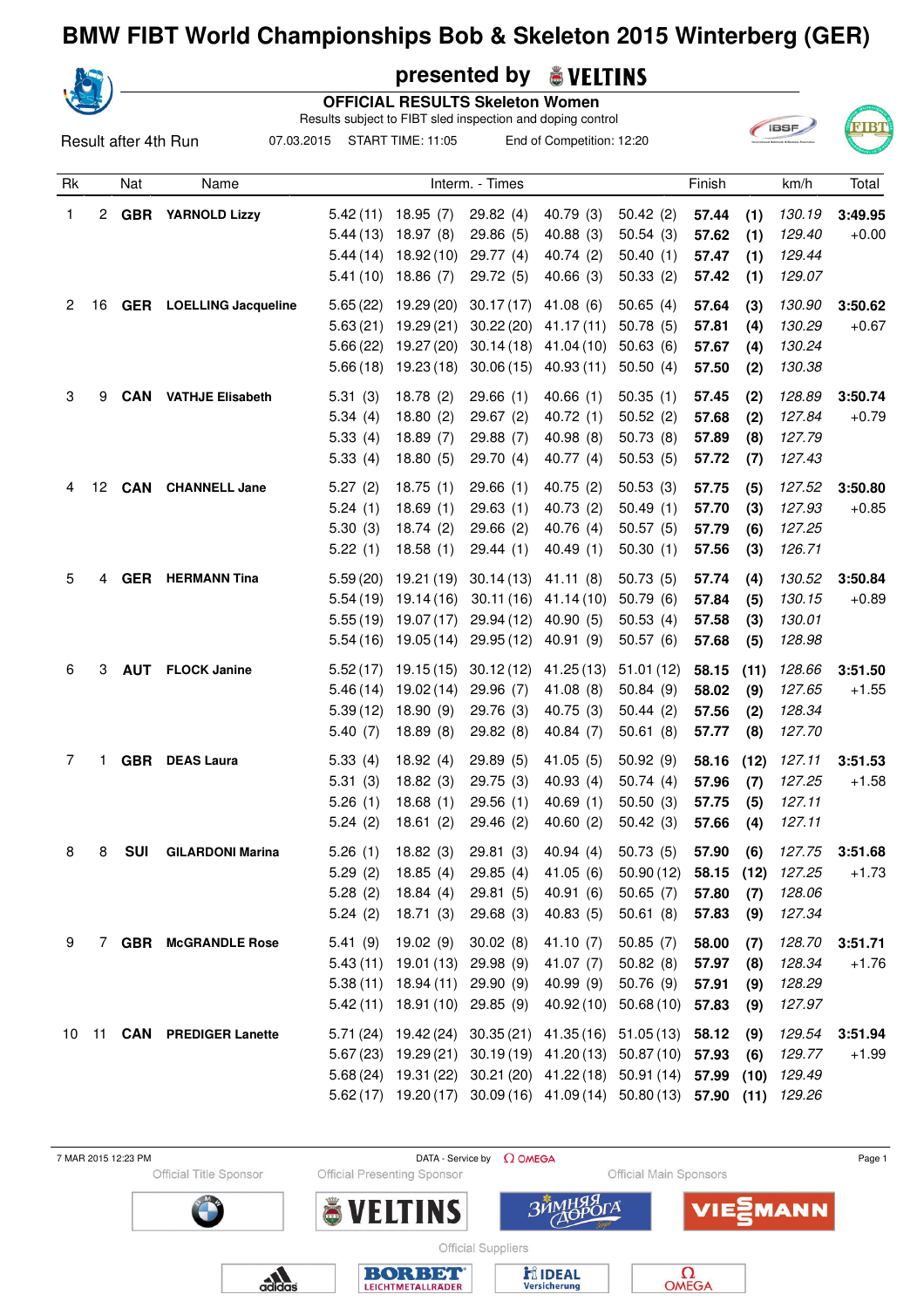l.

|    |       |                      |                                 |                                                            |                       | presented by                                                            | <b>&amp; VELTINS</b>      |                                                       |            |      |                   |         |
|----|-------|----------------------|---------------------------------|------------------------------------------------------------|-----------------------|-------------------------------------------------------------------------|---------------------------|-------------------------------------------------------|------------|------|-------------------|---------|
|    |       |                      |                                 | Results subject to FIBT sled inspection and doping control |                       | <b>OFFICIAL RESULTS Skeleton Women</b>                                  |                           |                                                       |            |      |                   |         |
|    |       | Result after 4th Run | 07.03.2015                      |                                                            | START TIME: 11:05     |                                                                         | End of Competition: 12:20 |                                                       |            |      | <b>IBSF</b>       |         |
| Rk |       | Nat                  | Name                            |                                                            |                       | Interm. - Times                                                         |                           |                                                       | Finish     |      | km/h              | Total   |
| 11 | 10    | <b>RUS</b>           | <b>ORLOVA Maria</b>             | 5.33(4)                                                    | 18.93(6)              | 29.99(6)                                                                | 41.16 (9)                 | 50.97(11)                                             | 58.17      | (13) | 127.75            | 3:52.12 |
|    |       |                      |                                 | 5.36(6)                                                    | 18.99(11)             | 30.07(13)                                                               | 41.26 (14)                | 51.02(14)                                             | 58.18      | (13) | 128.15            | $+2.17$ |
|    |       |                      |                                 | 5.34(5)                                                    | 18.86(5)              | 29.89(8)                                                                | 41.05(11)                 | 50.85(11)                                             | 58.06      | (12) | 126.76            |         |
|    |       |                      |                                 | 5.33(4)                                                    | 18.79 (4)             | 29.77 (6)                                                               | 40.83(5)                  | 50.57(6)                                              | 57.71      | (6)  | 128.20            |         |
| 12 | 6     | <b>GER</b>           | <b>GRIEBEL Sophia</b>           | 5.46(14)                                                   | 19.07 (14)            | 30.06(9)                                                                | 41.16 (9)                 | 50.90(8)                                              | 58.04      | (8)  | 128.34            | 3:52.25 |
|    |       |                      |                                 | 5.43(11)                                                   | 18.99(11)             | 29.97 (8)                                                               | 41.11 (9)                 | 50.87(10)                                             | 58.05      | (10) | 127.79            | $+2.30$ |
|    |       |                      |                                 | 5.48(16)                                                   | 19.05 (16)            | 30.01(15)                                                               | 41.12 (14)                | 50.90(12)                                             | 58.11      | (13) | 127.56            |         |
|    |       |                      |                                 | 5.44(13)                                                   | 18.95(12)             | 29.91 (11)                                                              | 41.06 (13)                | 50.85(14)                                             | 58.05      | (14) | 127.52            |         |
| 13 | 17    | <b>LAT</b>           | <b>PRIEDULENA Leide</b>         | 5.41(9)                                                    | 19.04 (12)            | 30.10(10)                                                               | 41.28 (14)                | 51.12(15)                                             | 58.38      | (15) | 126.62            | 3:52.63 |
|    |       |                      |                                 | 5.38(9)                                                    | 18.95(6)              | 30.01(10)                                                               | 41.18(12)                 | 50.98(13)                                             | 58.19      | (14) | 127.65            | $+2.68$ |
|    |       |                      |                                 | 5.37(8)                                                    | 18.83(3)              | 29.81(5)                                                                | 40.93(7)                  | 50.76 (9)                                             | 58.04      | (11) | 126.58            |         |
|    |       |                      |                                 | 5.36(6)                                                    | 18.84(6)              | 29.81(7)                                                                | 40.90(8)                  | 50.75(11)                                             | 58.02      | (13) | 126.27            |         |
| 14 | 5     |                      | <b>GER</b> HUBER SELBACH Anja   | 5.45(13)                                                   | 19.06 (13)            | 30.10(10)                                                               | 41.22 (12)                | 50.96(10)                                             | 58.12      | (9)  | 128.47            | 3:52.69 |
|    |       |                      |                                 | 5.46(14)                                                   | 19.05(15)             | 30.09(15)                                                               | 41.34(20)                 | 51.16(17)                                             | 58.37      | (17) | 127.84            | $+2.74$ |
|    |       |                      |                                 | 5.43(13)                                                   | 18.98 (13)            | 29.98(13)                                                               | 41.12 (14)                | 50.95(15)                                             | 58.20      | (14) | 126.76            |         |
|    |       |                      |                                 | 5.42(11)                                                   | 18.91 (10)            | 29.85(9)                                                                | 40.94 (12)                | 50.76(12)                                             | 58.00      | (12) | 126.98            |         |
| 15 | 14    | <b>NED</b>           | le CONTE Joska                  | 5.50(16)                                                   | 19.20 (18)            | 30.22(19)                                                               |                           | 41.38 (17) 51.23 (19)                                 | 58.46      | (17) | 127.02            | 3:53.36 |
|    |       |                      |                                 | 5.51(17)                                                   | 19.14 (16)            | 30.12(17)                                                               |                           | 41.28 (15) 51.09 (15)                                 | 58.29      | (15) | 127.65            | $+3.41$ |
|    |       |                      |                                 | 5.50(17)                                                   | 19.09 (18)            | 30.06(16)                                                               | 41.17(16)                 | 51.03(16)                                             | 58.27      | (16) | 126.98            |         |
|    |       |                      |                                 | 5.47(14)                                                   | 19.10 (16)            | 30.10(17)                                                               | 41.25 (16)                | 51.09(15)                                             | 58.34      | (15) | 126.71            |         |
| 16 | 23    | <b>AUS</b>           | <b>NARRACOTT Jaclyn</b>         | 5.52(17)                                                   | 19.16 (16)            | 30.14(13)                                                               |                           | 41.29 (15) 51.19 (16)                                 | 58.48      | (19) | 126.27            | 3:53.54 |
|    |       |                      |                                 | 5.51(17)                                                   | 19.14 (16)            | 30.13(18)                                                               |                           | 41.32 (19) 51.17 (18)                                 | 58.44      | (18) | 126.93            | $+3.59$ |
|    |       |                      |                                 |                                                            | $5.50(17)$ 19.02 (15) | 29.98 (13)                                                              |                           | 41.11 (13) 50.90 (12)                                 | 58.21      | (15) | 125.96            |         |
|    |       |                      |                                 | 5.50(15)                                                   | 19.06 (15)            | 30.05(14)                                                               |                           | 41.28 (17) 51.13 (16)                                 | 58.41      | (16) | 126.13            |         |
|    | 17 20 | SUI                  | <b>WIDMER Micaela</b>           |                                                            |                       | 5.67 (23) 19.39 (23) 30.41 (22) 41.50 (20) 51.33 (20) 58.55 (20) 127.47 |                           |                                                       |            |      |                   | 3:53.67 |
|    |       |                      |                                 |                                                            | $5.64(22)$ 19.30 (23) |                                                                         |                           | $30.30(23)$ 41.38 (21) 51.15 (16)                     | 58.33      | (16) | 128.02            | $+3.72$ |
|    |       |                      |                                 |                                                            | $5.66(22)$ 19.27 (20) |                                                                         |                           | 30.23 (22) 41.29 (19) 51.08 (17) 58.30 (17)           |            |      | 127.25            |         |
|    |       |                      |                                 |                                                            |                       | 5.69 (19) 19.32 (19) 30.30 (19) 41.41 (18) 51.24 (18) 58.49 (17) 127.02 |                           |                                                       |            |      |                   |         |
|    |       |                      | 18 15 USA O'SHEA Anne           | 5.42(11)                                                   | 19.03 (10)            |                                                                         |                           | $30.14(13)$ $41.38(17)$ $51.22(18)$ <b>58.47 (18)</b> |            |      | 126.80            | 3:53.98 |
|    |       |                      |                                 | 5.36(6)                                                    | 18.97 (8)             |                                                                         |                           | $30.07(13)$ 41.31(18) 51.18(19)                       | 58.46      | (19) | 126.27            | $+4.03$ |
|    |       |                      |                                 | 5.35(6)                                                    | 18.86(5)              |                                                                         |                           | 29.93 (10) 41.17 (16) 51.13 (19)                      | 58.51      | (19) | 125.00            |         |
|    |       |                      |                                 | 5.40(7)                                                    | 18.90(9)              |                                                                         |                           | 29.95 (12) 41.19 (15) 51.16 (17) 58.54 (18) 124.61    |            |      |                   |         |
|    |       |                      | 19 24 BEL MEYLEMANS Kim         |                                                            | $5.62(21)$ 19.31 (21) |                                                                         |                           | 30.34 (20) 41.46 (19) 51.21 (17) 58.37 (14)           |            |      | 128.11            | 3:54.08 |
|    |       |                      |                                 |                                                            | $5.67(23)$ 19.47 (24) | 30.59(24)                                                               |                           | 41.75 (24) 51.52 (24)                                 | 58.70 (22) |      | 128.06            | $+4.13$ |
|    |       |                      |                                 |                                                            | $5.65(21)$ 19.36 (24) | 30.38(23)                                                               |                           | 41.47 (22) 51.24 (20)                                 | 58.45      | (18) | 127.16            |         |
|    |       |                      |                                 |                                                            | $5.70(20)$ 19.38 (20) |                                                                         |                           | 30.41 (20) 41.54 (20) 51.33 (19)                      |            |      | 58.56 (19) 126.67 |         |
|    |       |                      | 20 19 ROU MAZILU Maria Marinela | 5.38(7)                                                    | 18.96(8)              | 30.01(7)                                                                |                           | 41.18 (11) 51.05 (13) 58.39                           |            | (16) | 126.05            | 3:54.36 |
|    |       |                      |                                 | 5.38(9)                                                    | 18.97 (8)             |                                                                         |                           | 30.04 (11) 41.29 (16) 51.26 (21)                      | 58.66 (21) |      | 124.86            | $+4.41$ |
|    |       |                      |                                 | 5.35(6)                                                    | 18.89(7)              |                                                                         |                           | 29.93 (10) 41.10 (12) 51.11 (18)                      | 58.55 (20) |      | 124.35            |         |
|    |       |                      |                                 | 5.40(7)                                                    | 19.04 (13)            |                                                                         |                           | 30.17(18) 41.44(19) 51.39(20)                         |            |      | 58.76 (20) 125.13 |         |